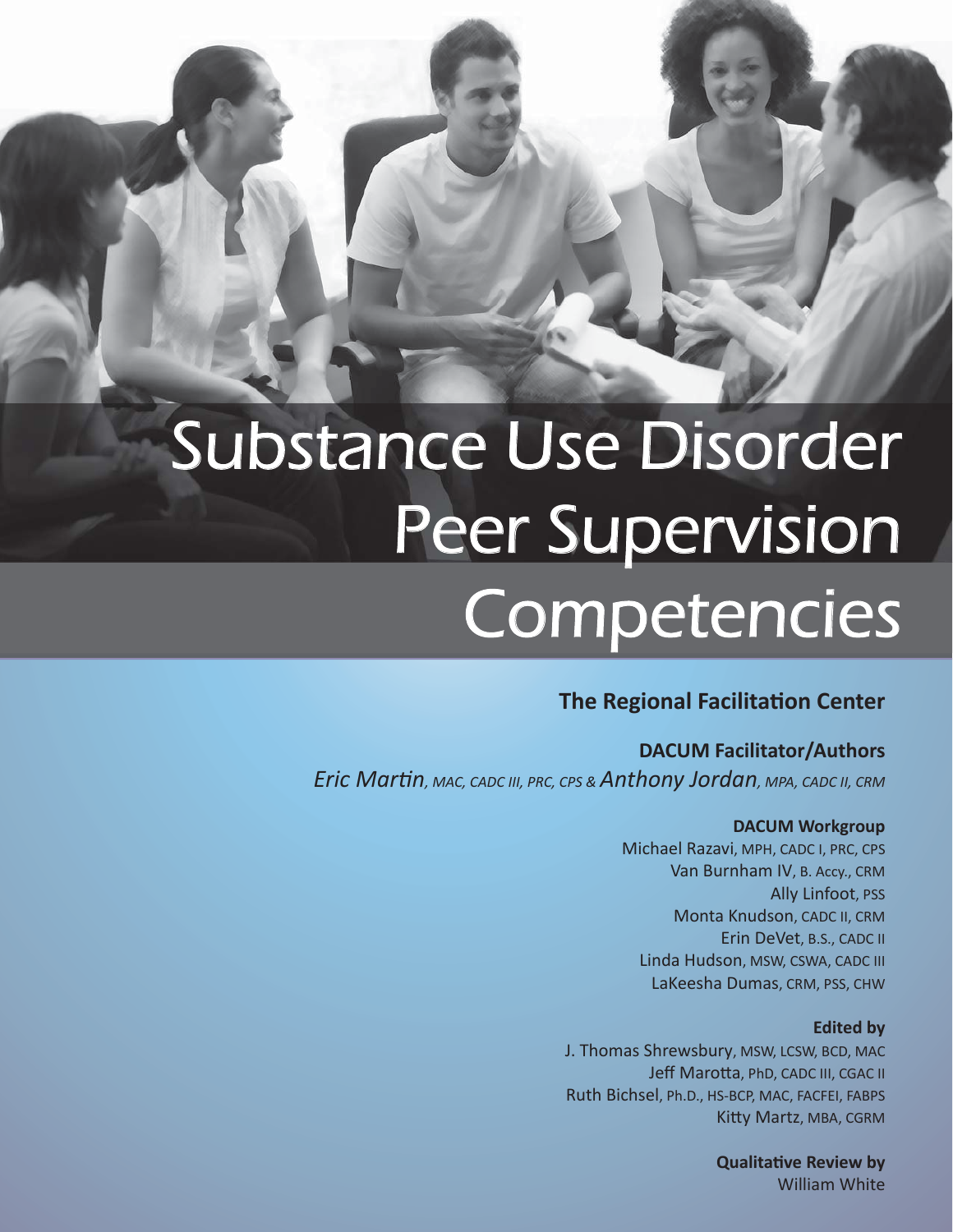# Substance Use Disorder Peer Supervision **Competencies**

## **The Regional Facilitation Center**

**DACUM Facilitators/Authors:**

*Eric Martin, MAC, CADC III, PRC, CPS & Anthony Jordan, MPA, CADC II, CRM*

#### **DACUM Workgroup**

Michael Razavi, MPH, CADC I, PRC, CPS Van Burnham IV, B. Accy., CRM Ally Linfoot, PSS Monta Knudson, CADC II, CRM Erin DeVet, B.S., CADC II Linda Hudson, MSW, CSWA, CADC III LaKeesha Dumas, CRM, PSS, CHW

#### **Edited by**

J. Thomas Shrewsbury, MSW, LCSW, BCD, MAC Jeff Marotta, PhD, CADC III, CGAC II Ruth Bichsel, Ph.D., HS‐BCP, MAC, FACFEI, FABPS Kitty Martz, MBA, CGRM

> **Qualitative Review by** William White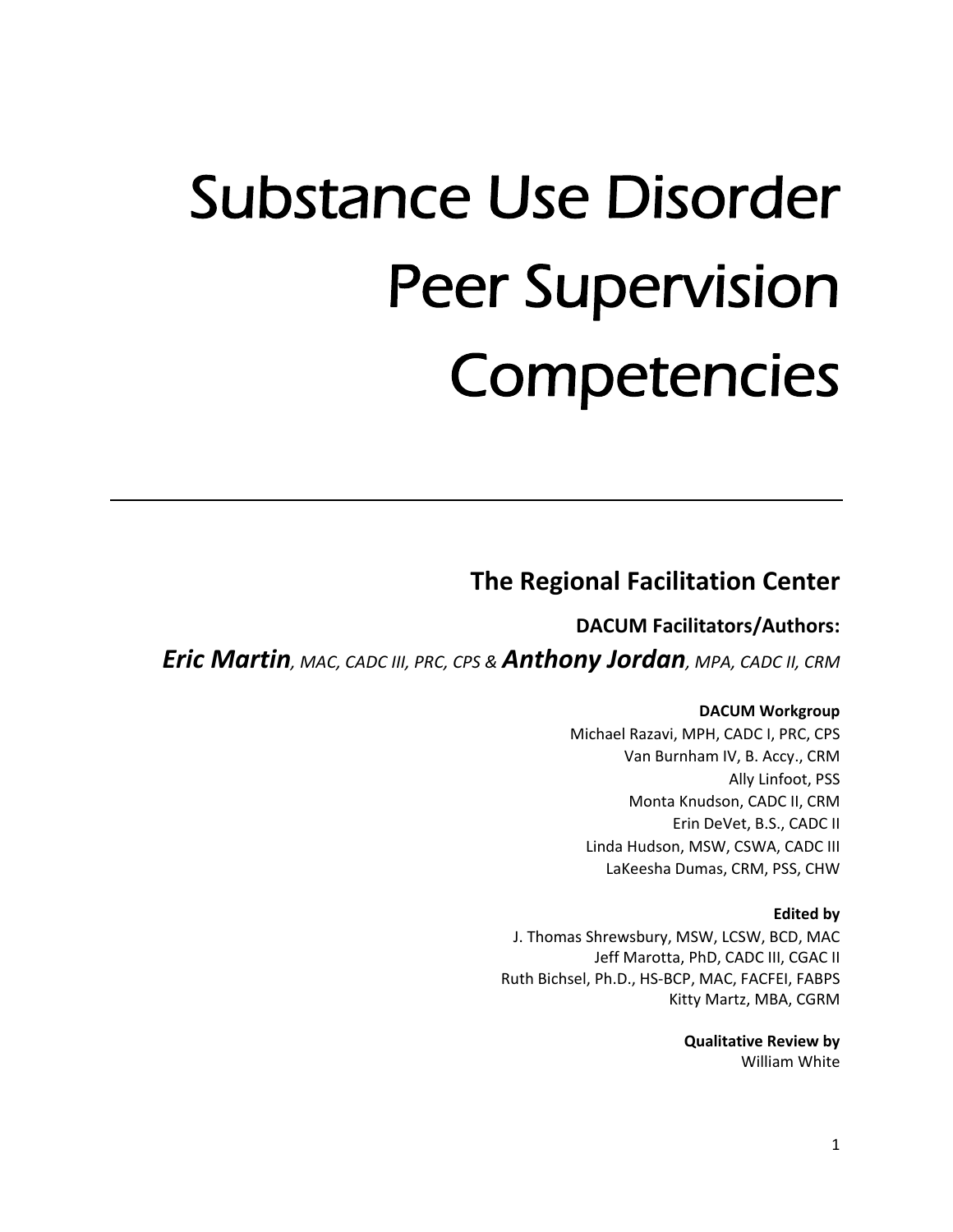## **Introduction**

Very little has been written about SUD (Substance Use Disorder) Peer Supervision Competencies. In remedy, this competency analysis is offered, using a series of investigative protocols, including: a systematic review of the literature, DACUM (Developing A Curriculum) workgroup, quantitative peer and supervisor validation survey, and a managerial and administrative validation review.

This competency analysis is specifically designed for training purposes. Competencies with specific KSA's (Knowledge, Skills, and Attitudes) are described in checkboxes for classroom participant self‐ assessment.

## **Classroom Directions**

This text is designed for in‐class training.

- 1. Review and discuss a competency.
- 2. Ask each participant to complete the associated self‐assessment. The self‐ assessment check box can also be used as an "agency self‐assessment" check box.
- 3. In groups, have participants discuss their strengths and areas needing improvement based on their self‐ assessment.
- 4. Facilitate a class discussion around the insights gained by individuals through self‐assessment and group discussions.
- 5. Move on to the next competency and repeat the process.

## **Methodology**

- 1. **Stage One: Systematic Review of the Literature**. We identified 29 documents, manuals, credentialing standards, and curriculum outlines that were specific to, and related to the supervision of peers. We identified 25 common competencies which were then ranked by frequency of identification within the literature. (Appendix #1)
- 2. **Stage Two: DACUM Subject Matter Experts (SME).** The SME were assembled from experienced peer supervisors, all of whom are in long‐term recovery from a substance use disorder. The workgroup analyzed the systematic review and generated competencies. They then edited language and developed organizational storyboard attributes to the competency and task descriptions.
- 3. **Stage Three: Quantitative Peer & Supervisor Likert Validation Surveys.** The SME developed survey questions for peers and supervisors regarding competencies. Eighteen peers and supervisors completed the Likert survey and feedback portion of the validation survey, with subsequent edits to competencies/task based on results (mean, median, variance, confidence intervals, margins of error and standard deviation). (Appendix #2)
- 4. **Stage Four: Qualitative Managerial & Administrative Validation**. A draft document was distributed to administrators with peer/recovery experience for validation through managerial and administrative review, with subsequent edits to competencies based on results.
- 5. **Stage Five: DACUM Curriculum**. Final edits to the Supervision Competencies were produced by the SME and the curriculum self‐assessment grids were produced for training and self‐evaluation.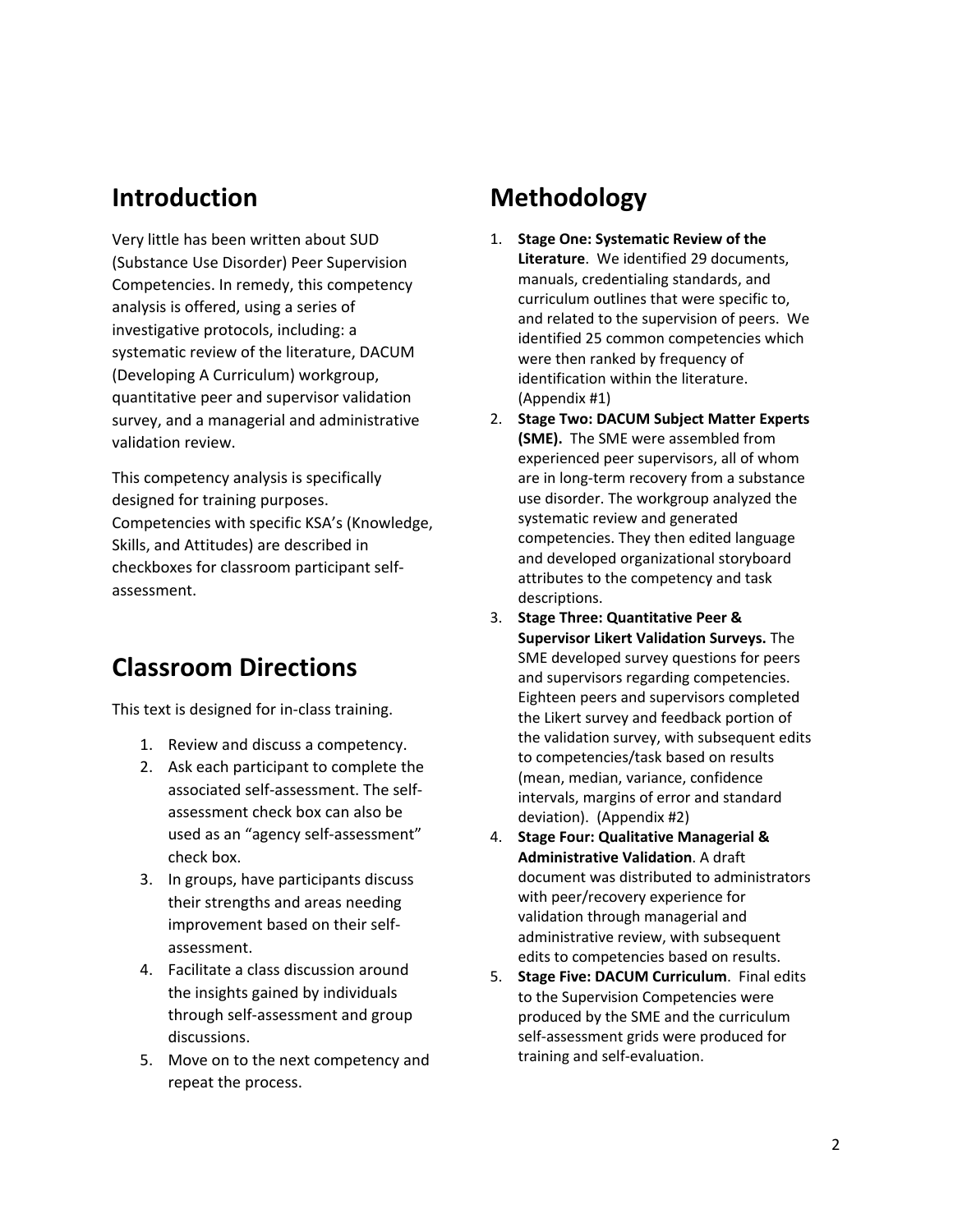## **Systematic Literature Review and DACUM Workgroup**

#### **DACUM Lead Facilitator:**

#### **Eric Martin, MAC, CADC III, PRC, CPS**

Eric@ACCBO.com

- Peer Trainer, Daystar Education
- Peer Consultant, 4th Dimension Recovery Center
- Supervisor, VPGR Peer Services
- Peer Delivered Services Researcher, Health Share of Oregon
- Adjunct Faculty, University of Oregon

#### **DACUM Facilitator:**

#### **Anthony Jordan, MPA, CADC II, CRM**

- Program Manager of Addiction Services, Multnomah County Mental Health & Addictions Services Division
- Board of Directors, Addiction Counselor Certification Board of Oregon

#### **Michael Razavi, MPH, CADC I, PRC, CPS**

- **•** Peer Mentor & Trainer, Daystar Education
- Peer Researcher, Health Share of Oregon
- Consulting Peer Supervisor, VPGR
- Co‐Director, Addiction Counselor Certification Board of Oregon

#### **Van Burnham IV, B.Accy., CRM**

- Board of Directors and Volunteer Peer Mentor, 4th Dimension Recovery Center
- Co‐Director, Addiction Counselor Certification Board of Oregon

#### **Ally Linfoot, PSS**

- Manager of Peer Service Coordination, Clackamas County Behavioral Health Division
- Traditional Health Worker Commissioner

#### **Monta Knudson, CADC II, CRM**

- Executive Director, Bridges to Change
- President, MetroPlus Association of Addiction Peer Professionals

#### **Erin DeVet, B.S., CADC II**

 Director of Peer Services, DePaul Treatment **Centers** 

#### **Linda Hudson, MSW, CSWA, CADC III**

- Director of African American Services and Program Director of Imani Center, Central City Concern
- Adjunct Faculty, Concordia University

#### **LaKeesha Dumas, CRM, PSS, CHW**

- Chair, Traditional Health Worker Commission
- Vice President, MetroPlus Association of Addiction Peer Professionals
- Coordinator, Office of Consumer Engagement, Multnomah County, Mental Health & Addictions Services Division

### **Editors**

#### **J. Thomas Shrewsbury, MSW, LCSW, BCD, MAC**

Oregon Health Authority, Health Services Division

#### **Jeff Marotta, Ph.D., NCGC II**

- Founder, VPGR Peer Services
- Peer Delivered Services Researcher, Problem Gambling Solutions, Inc.

#### **Ruth Bichsel, Ph.D., HS‐BCP, MAC, FACFEI, FABPS**

 Director, University of Oregon Substance Abuse Prevention Program

#### **Kitty Martz, MBA, CGRM**

Board President & Peer Mentor, VPGR

## **Qualitative Review by**

#### **William White**

 Emeritus Senior Research Consultant, Chestnut Health Systems

This Competency Analysis was funded through The Regional Facilitation Center Grant from the Oregon Health Authority, Health Services Division.

#### **Recommended Citation:**

Martin, Jordan, Razavi, Burnham, Linfoot, Knudson, DeVet, Hudson, & Dumas (2017). Substance Use Disorder Peer Supervision Competencies, The Regional Facilitation Center, Portland, Oregon.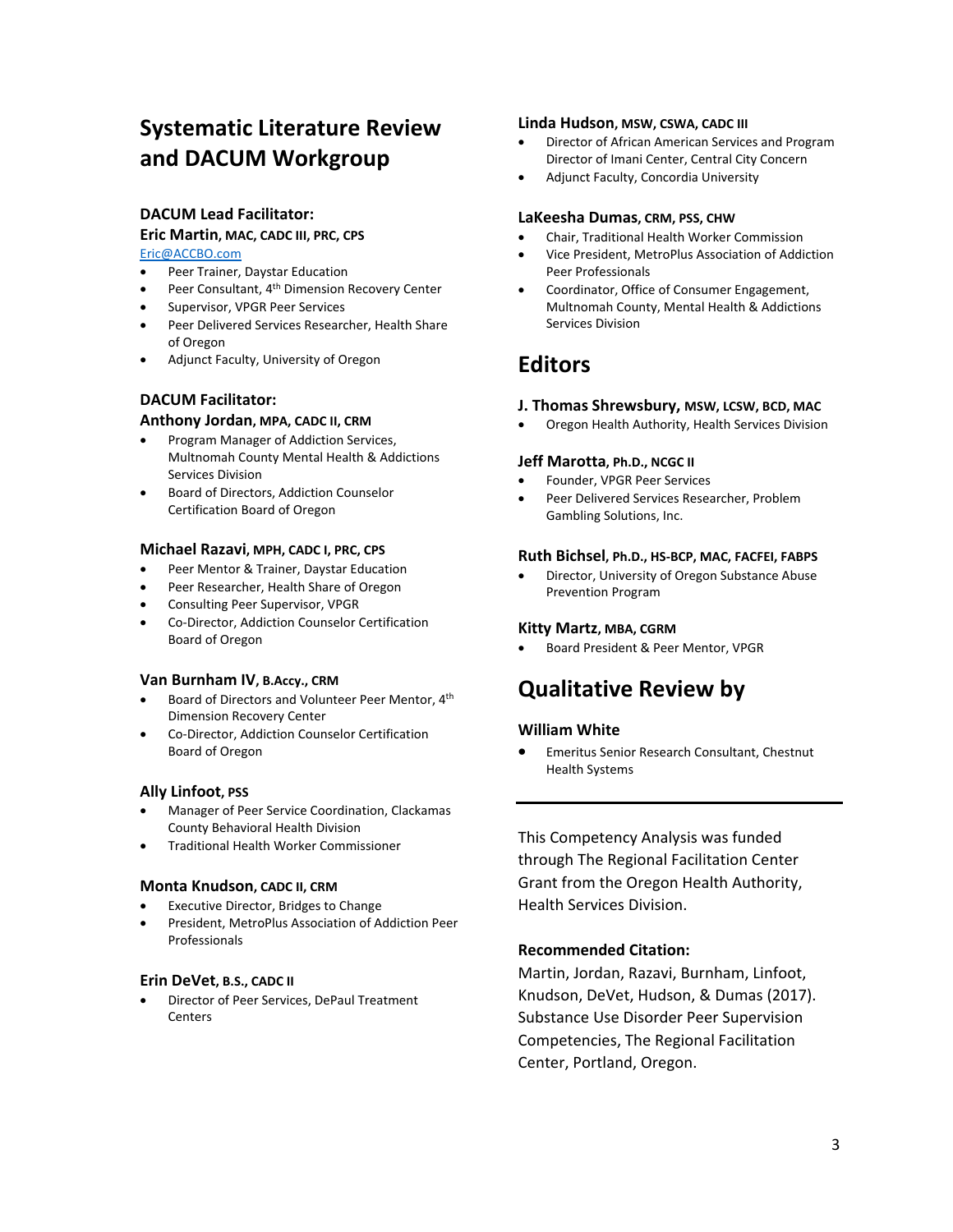# Table of Contents

Substance Use Disorder Peer Supervision 20 Core Competencies

| Section One: Recovery-Oriented Philosophy       |
|-------------------------------------------------|
| Section Two: Providing Education & Training     |
| Section Three: Facilitating Quality Supervision |
| Section Four: Performing Administrative Duties  |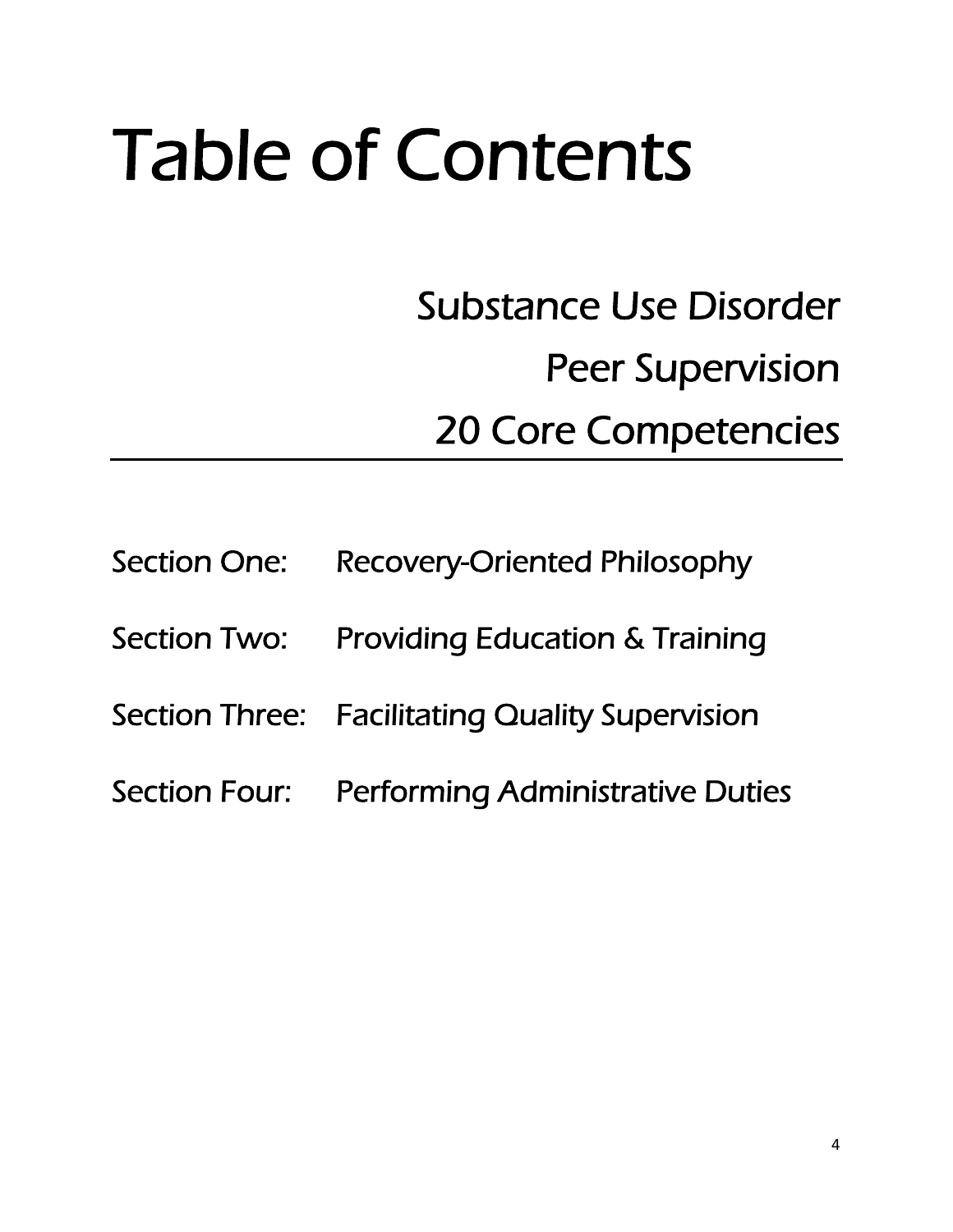## Section One: Recovery-Oriented Philosophy

**Competency One: Understands Peer Role** Supervisor fully comprehends the substance use disorder (SUD) peer recovery role and duties through core peer training, their lived recovery experience, and behavioral health occupational experience.

|                                             | $^{\mathscr{D}}$ Self-Assessment $\sqrt{}$ Checklist                     |  |
|---------------------------------------------|--------------------------------------------------------------------------|--|
| <b>Competency #1: Understands Peer Role</b> |                                                                          |  |
|                                             | Supervisor has recovery experience as an individual who identifies as a  |  |
|                                             | person being in recovery from a substance use disorder.                  |  |
|                                             | Supervisor has occupational experience as a peer, and/or other substance |  |
|                                             | use disorder behavioral healthcare experience.                           |  |
|                                             | Supervisor has completed the core substance use disorder peer training.  |  |

**Competency Two: Recovery Orientation** Supervisor understands and supports the philosophy of recovery management and recovery oriented systems of care (ROSC), including, but not limited to: hope, self‐disclosure, mutuality, person‐first language, self-determination, empowerment, many pathways and styles of recovery, fostering independence, utilizes strength‐based approach, addressing stigma & oppression, providing stage of change appropriate support, client choice, and advocacy.

| Self-Assessment √ Checklist                                                 |  |
|-----------------------------------------------------------------------------|--|
| <b>Competency #2 Checklist: Recovery Orientation</b>                        |  |
| Supervisor understands the importance of instilling hope, often facilitated |  |
| through appropriate self-disclosure, and mutuality. Supervisor defines      |  |
| appropriate self-disclosure.                                                |  |
| Supervisor uses person-first language while simultaneously acknowledging    |  |
| the value of the substance use disorder recovery identity ("addict" and     |  |
| "alcoholic") for those who choose their own terms of self-identification.   |  |
| Supervisor promotes self-determination avoiding the culture of diagnosis    |  |
| and labeling.                                                               |  |
| Supervisor supports concepts of self-efficacy and empowerment.              |  |
| Supervisor honors client choice, many pathways to recovery, self-direction, |  |
| and person-centered recovery planning.                                      |  |
| Supervisor supports fostering independence versus dependence, including     |  |
| employment assistance and overcoming barriers to independent living.        |  |
| Supervisor recognizes recovery capital/assets, natural supports, inclusion  |  |
| of family, friends and allies, and a strengths-based approach to supporting |  |
| recovery.                                                                   |  |
| Supervisor recognizes the imperative of addressing discrimination,          |  |
| oppression, and stigma, and its transformative power in recovery.           |  |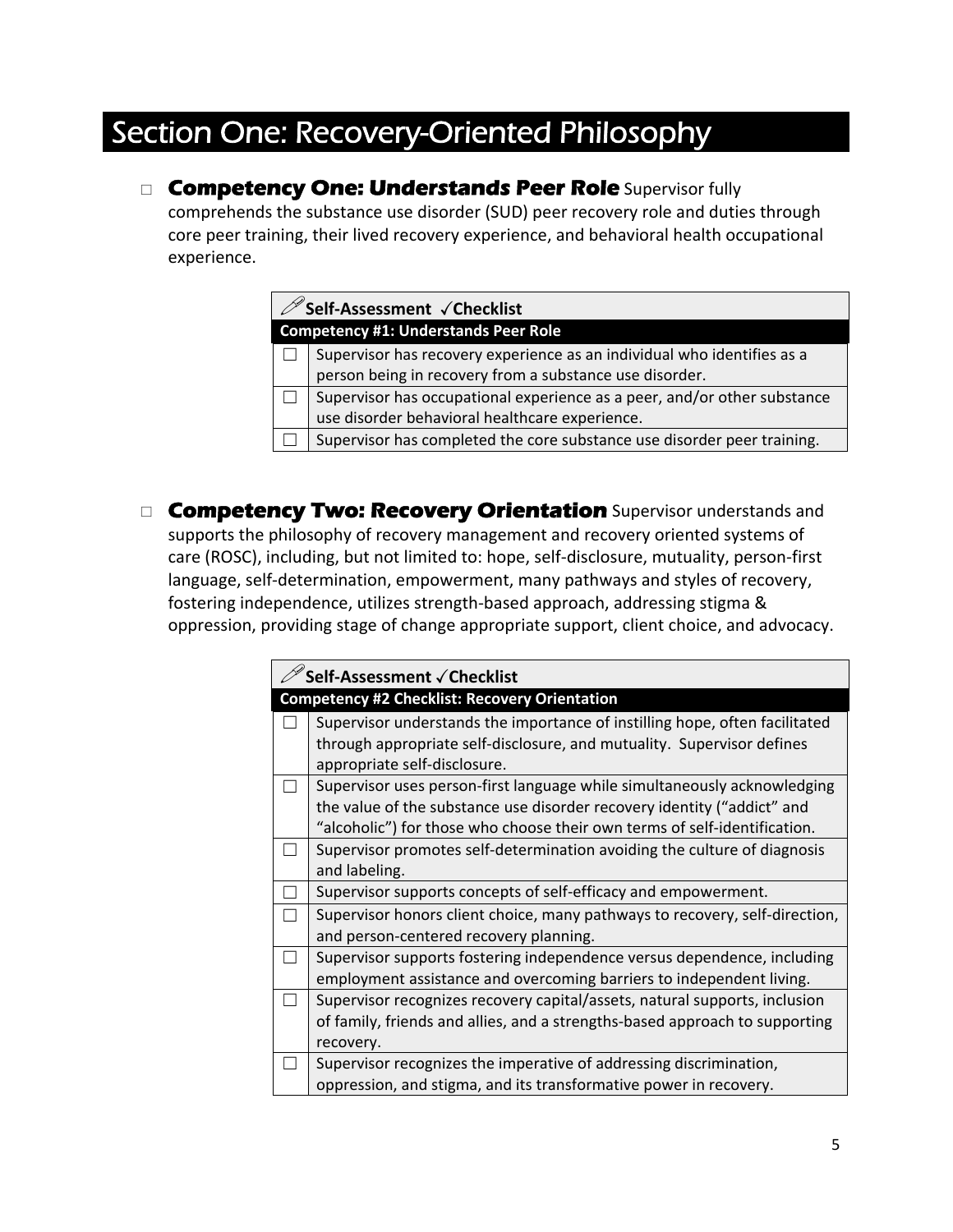| Supervisor acknowledges the importance of client advocacy and that peer<br>staff are "in" but not "of" the system.                             |
|------------------------------------------------------------------------------------------------------------------------------------------------|
| Supervisor supports informed consent and client choice regarding the use<br>of behavioral health medications. Supervisor assists peer staff in |
| maintaining neutrality regarding prescribed behavioral health medications                                                                      |
| and the importance of operating within scope of practice.                                                                                      |
| Supervisor understands that recovery support services are non-linear                                                                           |
| services, occurring pre-treatment, during treatment, and post-treatment.                                                                       |
| For some, Peer Delivered Services could also be an alternative to                                                                              |
| professional treatment, particularly those with low to moderate problem                                                                        |
| severity and moderate to high recovery capital.                                                                                                |
| Supervisor recognizes that individuals receiving peer services are active                                                                      |
| agents of change in their lives and not passive recipients of services.                                                                        |

## **Competency Three: Models Principles of Recovery** Supervisor models recovery philosophy and incorporates those tenets in all peer occupational roles

and duties, the supervisory experience, and the orientation of the greater organization.

| <sup>'</sup> Self-Assessment √ Checklist                              |  |
|-----------------------------------------------------------------------|--|
| <b>Competency #3 Checklist: Models Principles of Recovery</b>         |  |
| Supervisor models key principles of recovery in their personal work.  |  |
| Supervisor promotes principles of recovery within the Peer Delivered  |  |
| Services program and peer supervision.                                |  |
| Supervisor promotes these principles within the greater organization, |  |
| through education and orientation to Peer Delivered Services.         |  |
| Supervisor promotes and monitors occupational self-care and peer      |  |
| wellness.                                                             |  |
| Supervisor maintains their own program of recovery and health         |  |
| maintenance, including a personal/professional system of support.     |  |

 **Competency Four: Supports Meaningful Roles** Supervisor supports meaningful peer roles, including: outreach and engagement, empathetic support, instilling hope, enhancing motivation, client advocacy, and system navigation. Supervisor advocates to maintain those meaningful roles and discourages the use of peers in other roles that diminish the value of their work or create ambiguity in their occupational roles, or are beyond the boundaries of one's education, training, and experience. Supervisor embraces the value of lived‐experience and appropriately utilizes peers based on their lived‐experience (e.g., addiction peers, forensic peers, mental health peers, and family peers).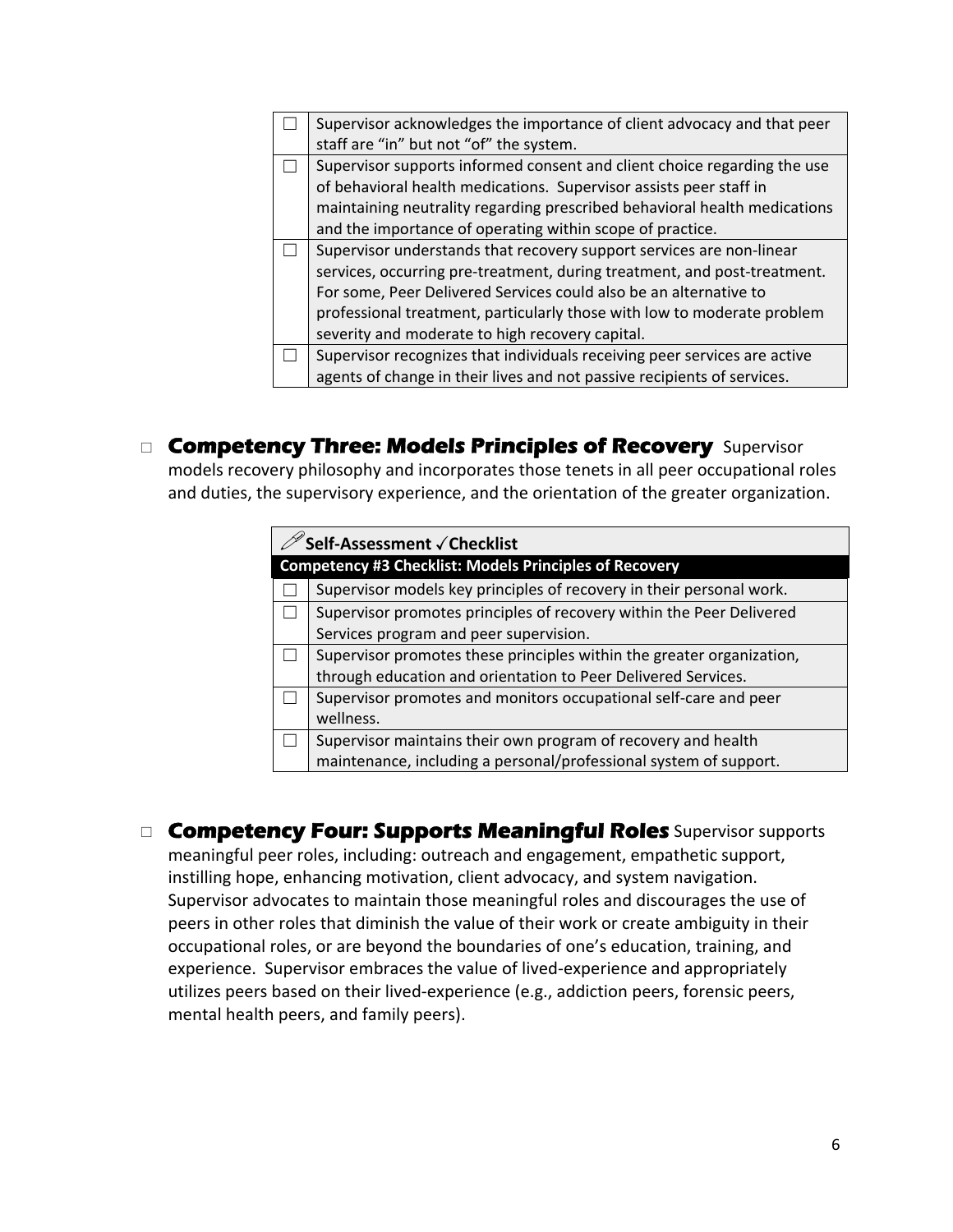| <b>Self-assessment √Checklist</b>                                                                                                                                                                                                                                                                                                                                                                      |  |
|--------------------------------------------------------------------------------------------------------------------------------------------------------------------------------------------------------------------------------------------------------------------------------------------------------------------------------------------------------------------------------------------------------|--|
| <b>Competency #4 Checklist: Supports Meaningful Roles</b>                                                                                                                                                                                                                                                                                                                                              |  |
| Supervisor designs meaningful work for peers, avoiding sole, excessive or<br>primary work assignments as "treatment aids," "gofers," "staff assistants,"<br>or occupational assignments that create role ambiguity, such as "junior<br>counselors," "junior case managers," "U.A. technicians," or "junior<br>probation officers" tracking traditional behavioral health care treatment<br>compliance. |  |
| Supervisor recognizes the unique and specialized body of knowledge, skills<br>and competencies involved in outreach, advocacy, and engagement in the<br>communities where clients live.                                                                                                                                                                                                                |  |
| Supervisor values the synergistic importance of lived-experience combined<br>with effective empathetic support, instilling hope through self-disclosure,<br>and motivational enhancement interventions.                                                                                                                                                                                                |  |
| Supervisor acknowledges peer roles based on a peer's lived-experience.<br>Supervisor avoids role ambiguity by avoiding the administrative<br>convenience of viewing all peers as "generalists." Supervisor supports<br>peer specialization based on lived-experience (addiction peers, forensic<br>peers, mental health peers, or family peers.).                                                      |  |
| Supervisor recognizes the value of peers as "lived-experience system<br>navigators," utilizing their knowledge and experience with varied systems<br>(criminal justice, child welfare, vocational rehabilitation, TANF, SNAP, WIC,<br>or others.)                                                                                                                                                      |  |
| Supervisor recognizes and supports the value of peers as a bridge between<br>traditional behavioral health institutions and the natural supports of<br>friends, families, allies, and the greater recovery community.                                                                                                                                                                                  |  |
| Supervisor defines peer outputs and expected outcomes. Supervisor<br>generates data on outputs and outcomes, providing feedback regarding<br>Peer Delivered Services and individual peer effectiveness.                                                                                                                                                                                                |  |

 **Competency Five: Recognizes the importance of addressing Trauma, Social Inequity & Health Care Disparity** Supervisor

understands Trauma-Informed Care, social and health care equity, and incorporates that understanding into their supervision practices, peer programming, and administration. Supervisor acknowledges trauma experienced by historically oppressed and/or underserved populations (ethnic & cultural minorities, those with mental health challenges, those with addiction, sexual minorities, those in poverty, those experiencing homelessness, those who are disabled, including disabled veterans).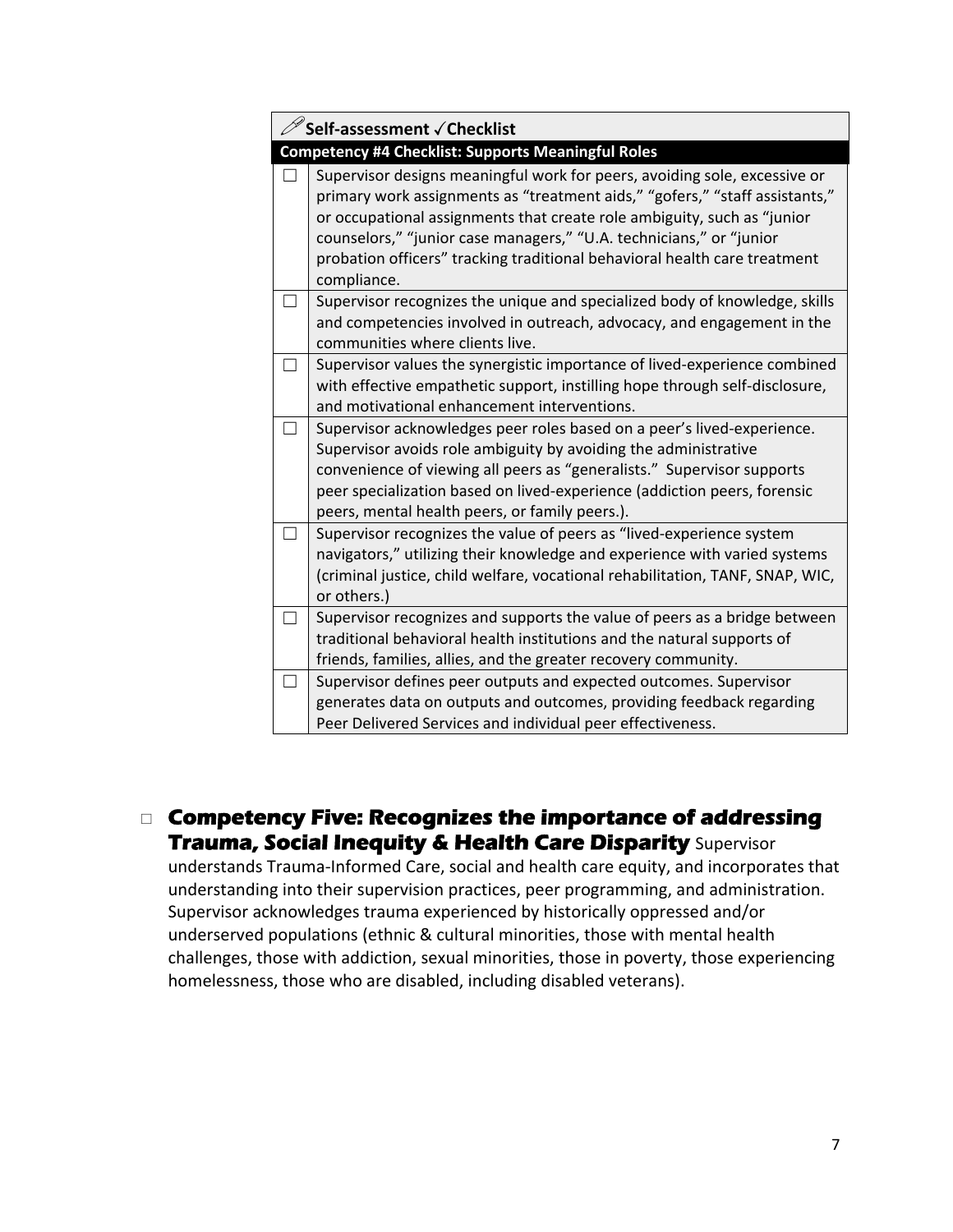| Self-Assessment √Checklist                                                                                                                                                                                                                                                                                                                                                      |
|---------------------------------------------------------------------------------------------------------------------------------------------------------------------------------------------------------------------------------------------------------------------------------------------------------------------------------------------------------------------------------|
| Competency #5 Checklist: Recognizes the importance of addressing Trauma,<br>and Social & Health Care Inequity                                                                                                                                                                                                                                                                   |
| Supervisor recognizes the consequences of trauma on individuals, families<br>and communities, including, but not limited to: physical health,<br>psychological health and well-being, occupational performance, and<br>parenting. Supervisor recognizes the consequences of institutional and<br>societal trauma and its impacts on social determinants of health.              |
| Supervisor understands models of trauma-informed care and best<br>practices for varied populations. Supervisor assist peers in developing<br>skills to express empathic understanding and validate traumatic<br>experiences, oppression, institutional, and judicial bias experienced by<br>vulnerable populations that have been historically stigmatized and<br>marginalized. |
| Supervisor recognizes the traumatic challenges faced by vulnerable<br>populations (poverty, ethnic/cultural minorities, sexual minorities,<br>disabilities, homelessness, military experience, or other vulnerabilities).                                                                                                                                                       |
| Supervisor is aware of specific health care disparity data of vulnerable<br>populations in the local community and local systems of care. Supervisor<br>promotes health equity in multiple ways, including overcoming barriers to<br>diversity within organizations and eliminating health disparities among<br>behavioral health populations.                                  |
| Supervisor is cognizant of their own biases and the institutional biases<br>within organizations in which they work.                                                                                                                                                                                                                                                            |
| Supervisor promotes trauma awareness among peer staff, peer-delivered<br>services programming, and the greater behavioral health system in which<br>they work.                                                                                                                                                                                                                  |
| Supervisor addresses discrimination, stigma, and shame experienced by<br>vulnerable populations, creating and promoting a culture of safety within<br>the agency and peer-delivered services environment.                                                                                                                                                                       |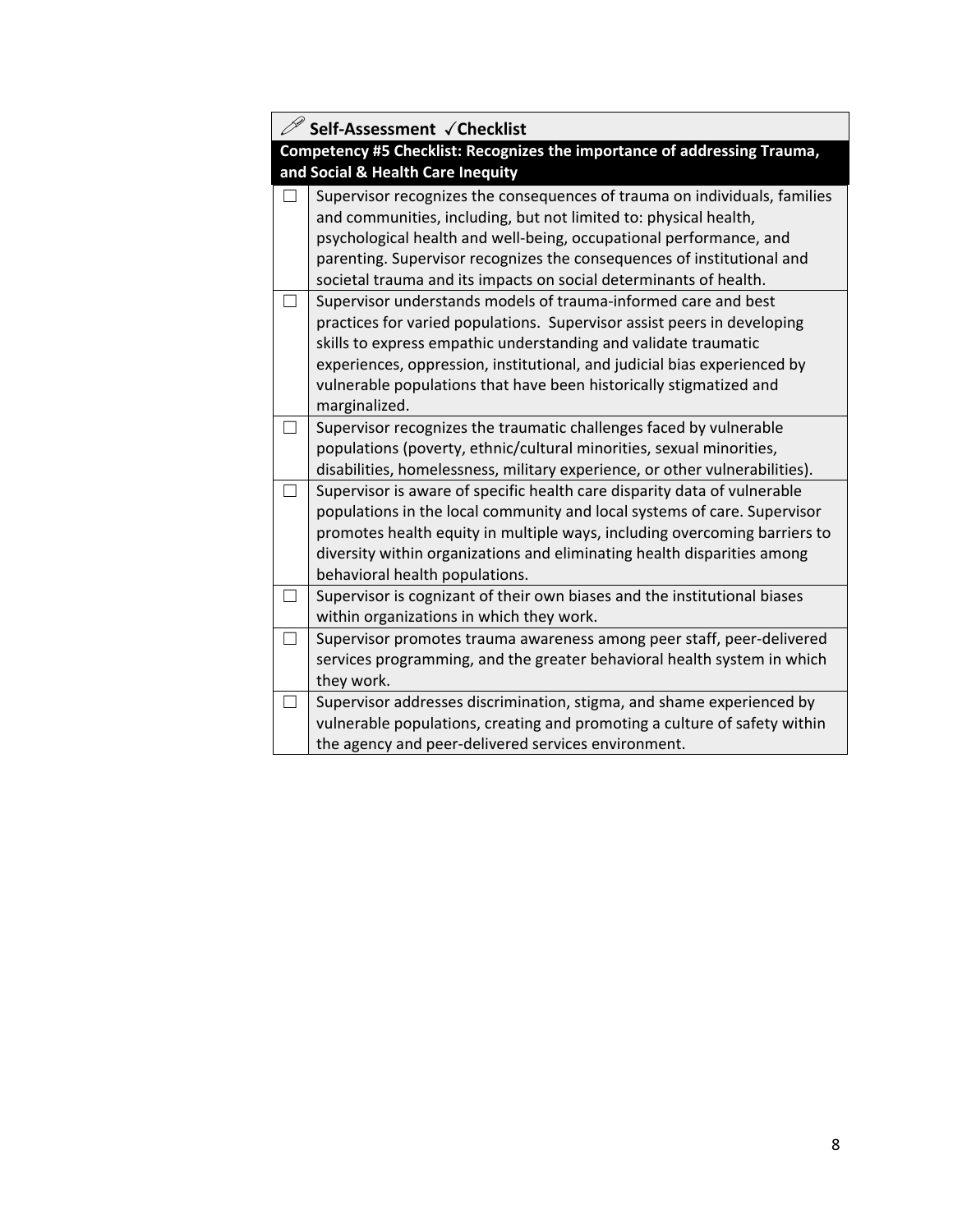## Section Two: Providing Education & Training

**Competency Six: Ongoing Training** Supervisor acknowledges that requisite entry level education is modest and that their role includes ongoing training & education, including coaching/mentoring peers regarding: competencies, skills development, documentation, data collection systems, ethical standards, professional boundaries, community resources, applicable laws, and client rights.

| Self-Assessment √Checklist                                                  |  |
|-----------------------------------------------------------------------------|--|
| <b>Competency #6 Checklist: Ongoing Training</b>                            |  |
| Supervisor has the capacity to provide education and ongoing coaching on    |  |
| a variety of topics, and understands basic principles of adult learning     |  |
| strategies.                                                                 |  |
| Supervisor designs and implements ongoing education in staff meeting        |  |
| formats, agency in-services, and individual instruction/coaching as         |  |
| indicated.                                                                  |  |
| Supervisor provides ongoing education/training/coaching regarding:          |  |
| documentation standards and data entry systems, motivational                |  |
| enhancement techniques/micro-skills, outreach, engagement, rapport-         |  |
| building, peer competencies (SAMHSA, IC&RC, etc.), regulations, legal       |  |
| compliance, ethics, professional boundaries, cultural awareness, self-care, |  |
| and community resources.                                                    |  |
| Supervisor supports peer staff in obtaining ongoing training to advance     |  |
| their personal efficacy and competencies in delivering peer support         |  |
| services through participation in classes, conferences, webinars, and other |  |
| forms of education and training.                                            |  |

 **Competency Seven: Professional System Navigation** Supervisor assists peer staff in understanding the greater behavioral health system and its relationship to health care, allied providers, courts, child welfare, and entitlement programs. Supervisor assists peer staff in understanding the etiquette, procedures, and legal obligations of working with community partners (Courts, Child Welfare, TANF, WIC, SNAP, Probation/Parole, Addiction Treatment, and Psychiatric Institutions.)

|                                                   | Self-Assessment √Checklist                                                                                                                                                                                                                                                                                                                                                                                                                                                                   |
|---------------------------------------------------|----------------------------------------------------------------------------------------------------------------------------------------------------------------------------------------------------------------------------------------------------------------------------------------------------------------------------------------------------------------------------------------------------------------------------------------------------------------------------------------------|
| <b>Competency #7 Checklist: System Navigation</b> |                                                                                                                                                                                                                                                                                                                                                                                                                                                                                              |
|                                                   | Supervisor assists peer staff in understanding the etiquette, procedures,<br>and legal obligations for cooperative working relationships with Child<br>Welfare. Supervisor orients peer staff to their role within the child welfare<br>system: family court, case workers, protective services, foster care, ASFA<br>timelines, termination of parental rights, alternate plans, limitations to<br>confidentiality, and completing appropriate documentation for child<br>welfare agencies. |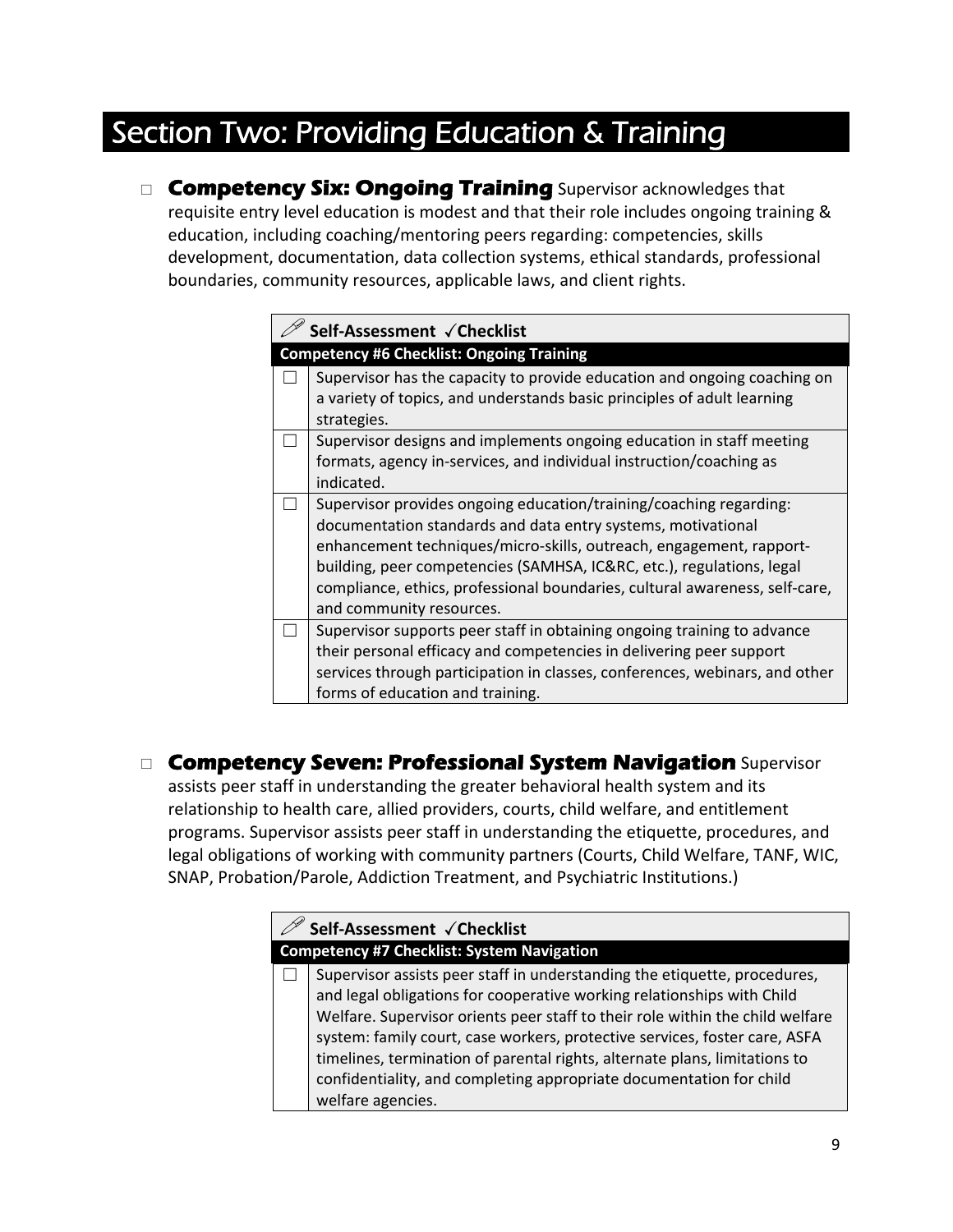| Supervisor assists peer staff in understanding the etiquette, procedures,     |
|-------------------------------------------------------------------------------|
| and legal obligations for cooperative working relationships with Courts,      |
| Probation, and Parole. Supervisor will orient peer staff to their role and    |
| participation within courtroom proceedings, the Department of                 |
| Corrections, forensic peer services, court expectations, common violations,   |
| limitations of confidentiality and completing appropriate documentation       |
| required by to probation/parole and the courts.                               |
| Supervisor assists peer staff in understanding the etiquette and              |
| procedures for cooperative working relationships with various entitlement     |
| programs. Supervisor orients peer staff to self-sufficiency services          |
| (employment services, Vocational Rehabilitation, Medicaid enrollment,         |
| TANF, SNAP, WIC, Assurance Wireless, etc.) and regulatory compliance          |
| issues involved in working with these services.                               |
| Supervisor assists peer staff in understanding the etiquette, procedures,     |
| and legal obligations for cooperative working relationships with addiction    |
| treatment. Supervisor orients peer staff regarding the nature of addiction    |
| treatment services, expectations, legal compliance, treatment completion      |
| status, abstinence requirements/court orders, DUI, DMV completion             |
| certificates, addiction treatment client rights, urine drug testing, other    |
| drug screening, and consequences of non-attendance/substance use.             |
| Supervisor assists peer staff in understanding the etiquette, procedures      |
| and legal obligations for cooperative working relationships with traditional  |
| mental health institutions. Supervisor orients peer staff to the nature of    |
| traditional mental health services, involuntary commitment, social security   |
| disability, payee services/representative payees, mental health client        |
| rights, the use of psychiatric medications, and abusable medications          |
| (anxiolytics, ADHD medications), and client choice regarding medications.     |
| Supervisor assists peer staff in understanding the etiquette, procedures,     |
| and legal obligations for cooperative working relationships with              |
| Medication Assisted Treatment services. Supervisor orients peer staff to      |
| the nature of Medication Assisted Treatment, Methadone, Suboxone,             |
| Vivitrol, addiction treatment client rights, anticipated effects from changes |
| in medication dosage, ADA protections, and outcome research supporting        |
| the use of MAT.                                                               |
| Supervisor assists peer staff in understanding the etiquette, procedures      |
| and legal obligations for cooperative working relationships with primary      |
| care providers. Supervisor orients peer staff regarding the nature of         |
| primary care services, scope of practice regarding medicine and medical       |
| advice, pretreatment peer support, and HIPAA.                                 |
| Supervisor audits peer staff documentation to allied health care and          |
| governmental agencies and coach peers with writing skills and                 |
| documentation practices appropriate to circumstances and congruent with       |
| client rights and protections.                                                |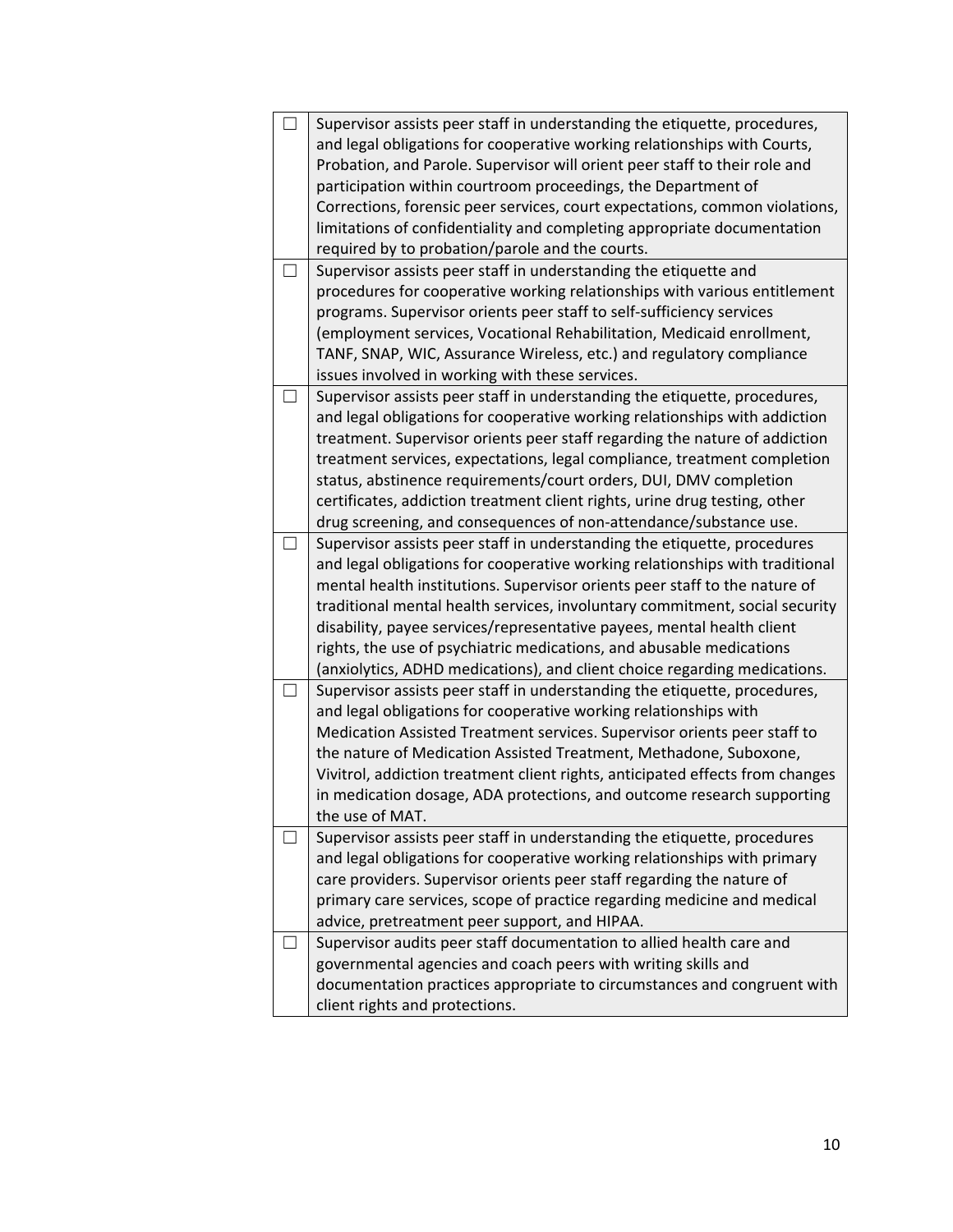**Competency Eight: Applicable Laws & Regulations** Supervisor is aware of all relevant laws and can advise peers regarding the application of those laws in their peer work (CFR 42 p.II, HIPAA, Mandatory Reporting, ADA, Civil Rights, Fair Housing, Medicaid Fraud).

| Self-Assessment √Checklist                                                                                                                                                                                                                                                                                                                                                                                                                                                                                                                                                                                                         |  |
|------------------------------------------------------------------------------------------------------------------------------------------------------------------------------------------------------------------------------------------------------------------------------------------------------------------------------------------------------------------------------------------------------------------------------------------------------------------------------------------------------------------------------------------------------------------------------------------------------------------------------------|--|
| <b>Competency #8 Checklist: Applicable Laws &amp; Regulations</b>                                                                                                                                                                                                                                                                                                                                                                                                                                                                                                                                                                  |  |
| Supervisor advises peer staff regarding the applicability of confidentiality<br>regulations HIPAA and Code of Federal Regulation 42, Part II in their cases.<br>Supervisor is available to discuss disclosures, releases of information,<br>items to be discussed, responding to subpoenas, and permissible<br>disclosures within the exceptions to confidentiality (medical emergency,<br>QSOA, crime on premises or against Peer Delivered Services program<br>personnel, duty to warn, child/elder abuse, research, audit, court order,<br>medical emergency) and restrictions and notice of prohibitions on re-<br>disclosure. |  |
| Supervisor advises peer staff regarding the applicability of Mandatory<br>Reporting Guidelines and their obligations to report suspected child abuse.                                                                                                                                                                                                                                                                                                                                                                                                                                                                              |  |
| Supervisor advises peer staff regarding the applicability of the Americans<br>with Disabilities Act, reasonable accommodations, and those participating<br>in Medication Assisted Treatment as a protected class under the ADA.                                                                                                                                                                                                                                                                                                                                                                                                    |  |
| Supervisor advises peer staff regarding the applicability of the Civil Rights<br>Act of 1964 and the principles of non-discrimination.                                                                                                                                                                                                                                                                                                                                                                                                                                                                                             |  |
| Supervisor advises peer staff regarding the applicability of Medicaid Fraud<br>reporting, investigations, and legal consequences.                                                                                                                                                                                                                                                                                                                                                                                                                                                                                                  |  |
| Supervisor advises peer staff regarding the applicability of the Fair Housing<br>Act and protections for those participating in addiction and recovery<br>services and those participating in Medication Assisted Treatment.                                                                                                                                                                                                                                                                                                                                                                                                       |  |
| Supervisor monitors relevant service obligations specific to the<br>contracts/conditions provided by funders including reporting criteria and<br>schedules, service restrictions, special requirements, and respecting their<br>legal and regulatory obligations.                                                                                                                                                                                                                                                                                                                                                                  |  |
| Supervisor supports, advises, and develops policies regarding<br>accommodations for those with other special needs, language barriers,<br>literacy challenges, and other impediments.                                                                                                                                                                                                                                                                                                                                                                                                                                              |  |

**Competency Nine: Community Resources** Supervisor facilitates finding and sharing community resource information through organizational resource libraries, binders, databases, and other research methods. Supervisor models appropriate use of community resources.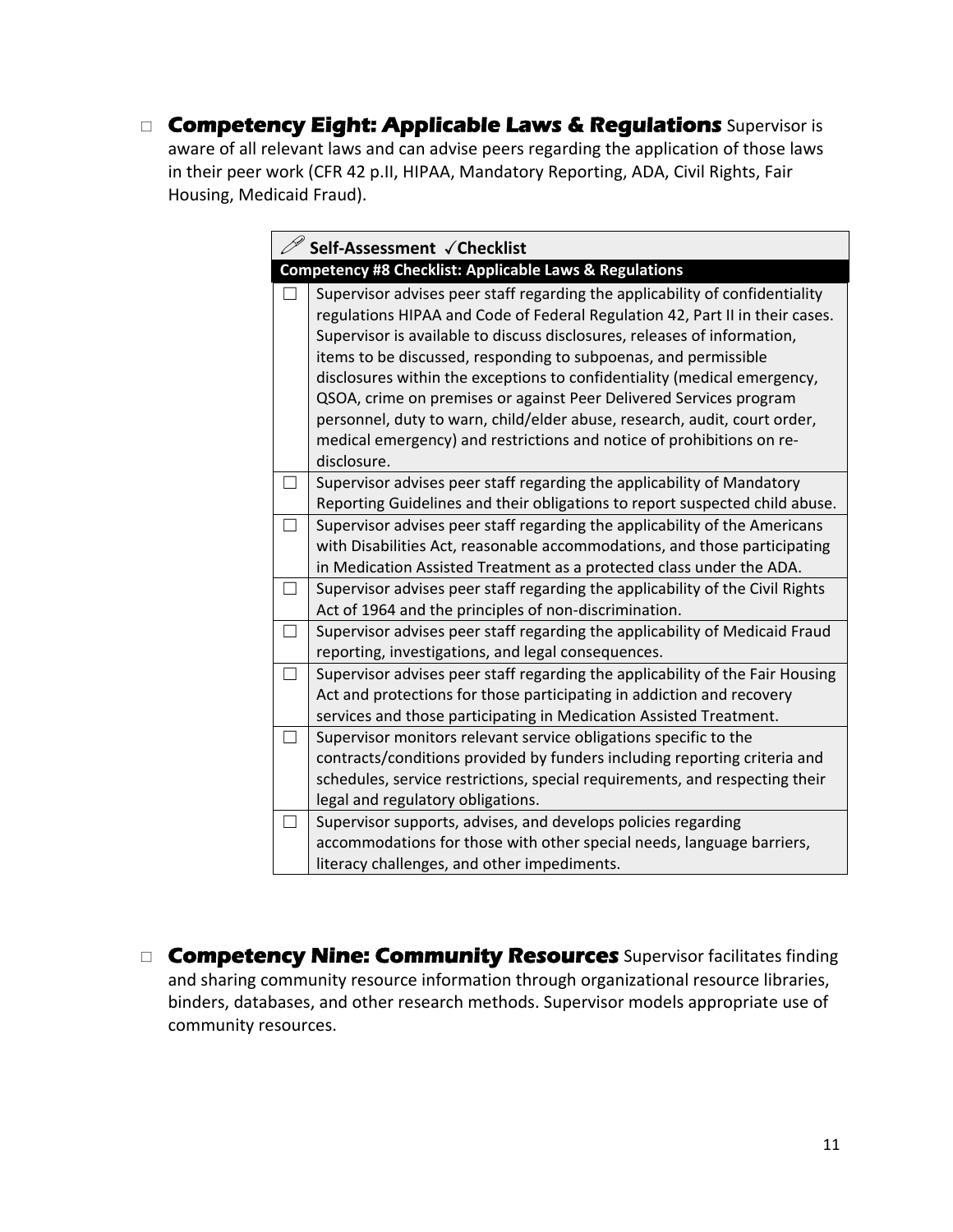| Self-Assessment √Checklist                                                                                                                                                                                                                                                                                                                                                                                                                                                               |  |
|------------------------------------------------------------------------------------------------------------------------------------------------------------------------------------------------------------------------------------------------------------------------------------------------------------------------------------------------------------------------------------------------------------------------------------------------------------------------------------------|--|
| <b>Competency #9 Checklist: Community Resources</b>                                                                                                                                                                                                                                                                                                                                                                                                                                      |  |
| Supervisor assists peer staff in maintaining access to community resource<br>directories and facilitates the sharing of community resource information<br>within the team.                                                                                                                                                                                                                                                                                                               |  |
| Supervisor assists peer staff in developing referral relationships with varied<br>community resources, including indigenous recovery support resources<br>that are not part of the traditional health and human services system.                                                                                                                                                                                                                                                         |  |
| Supervisor provides means for the development and ongoing maintenance<br>of a resource library/directory and/or access to community resource<br>information (e.g., computer access, notebooks/binders, and directories.)                                                                                                                                                                                                                                                                 |  |
| Supervisor models methods for seeking and understanding community<br>resources and models the appropriate use of community resources. For<br>example, supervisor discourages peers from using inpatient addiction or<br>psychiatric treatment as a "housing" program for individuals who are<br>experiencing homelessness. Moreover, supervisor discourages the<br>fraudulent acquisition of resources, encouraging peers to model<br>"practicing an honest program" with their clients. |  |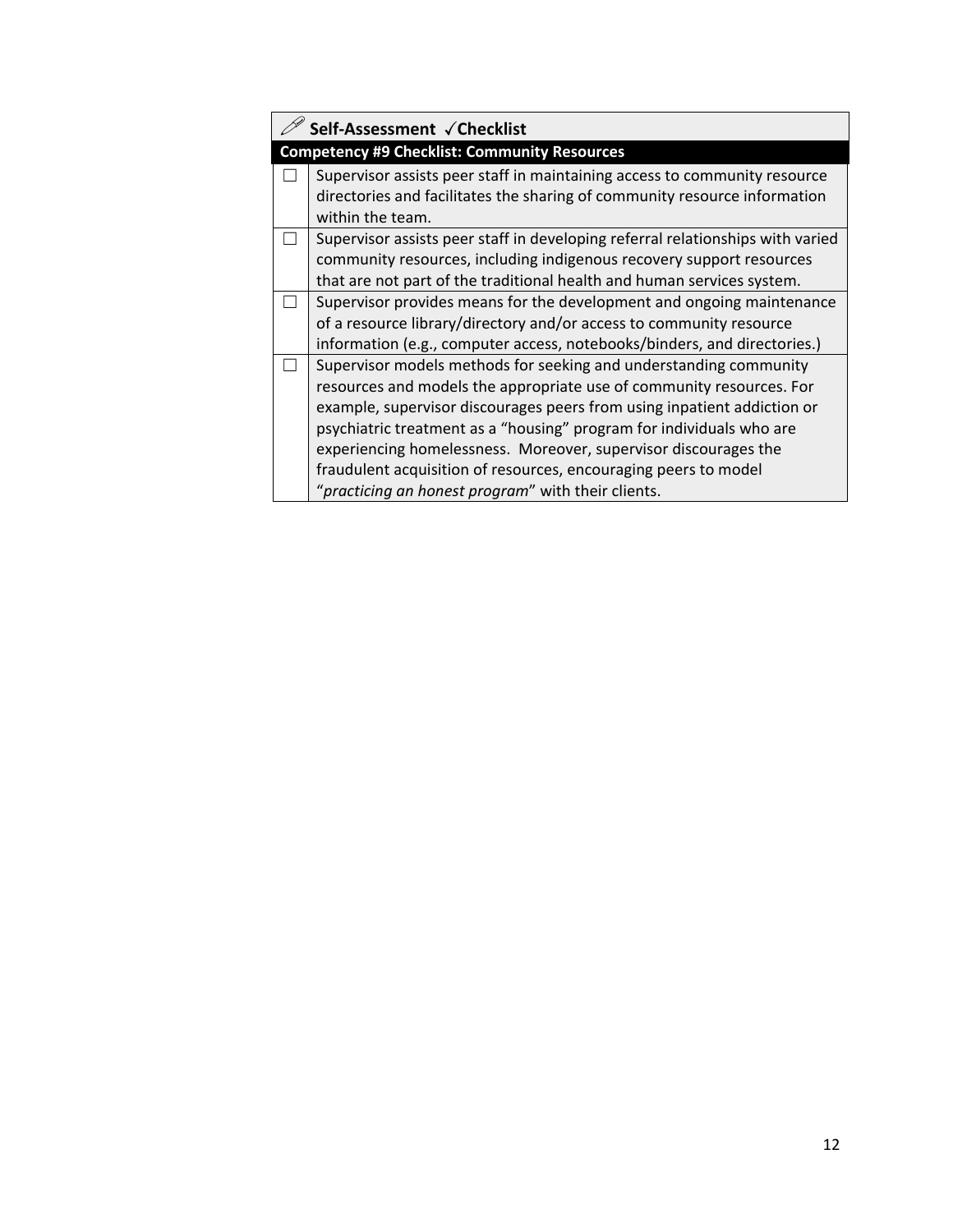## Section Three: Facilitating Quality Supervision

**Competency Ten: Role Clarity** Supervisor provides role clarity for peers through accurate job descriptions and the written articulation of duties, utilizing supervision time to identify, discuss, and process situations where there is role ambiguity or role confusion.

| Self-Assessment √Checklist |                                                                           |  |
|----------------------------|---------------------------------------------------------------------------|--|
|                            | <b>Competency #10 Checklist: Role Clarity</b>                             |  |
|                            | Supervisor clearly defines a concrete description of job tasks, duties,   |  |
|                            | obligations, and competencies.                                            |  |
|                            | Supervisor reviews the job description with peers to ensure that they     |  |
|                            | understand their role, tasks, duties, and responsibilities.               |  |
|                            | Supervisor uses the job description to assign occupational duties to peer |  |
|                            | staff and to perform annual evaluations.                                  |  |
|                            | Supervisor ensures that the job description accurately reflects the       |  |
|                            | expected outputs and outcomes of peer staff.                              |  |
|                            | Supervisor utilizes supervision time to identify, discuss, and process    |  |
|                            | situations where there is role ambiguity or role confusion.               |  |

## **Competency Eleven: Strength-based Person-Centered**

**Supervision** Supervisor exercises strength-based person-centered approach to supervision. Supervisor has capacity to give and receive feedback, engendering mutuality and trust. Supervisor creates a safe atmosphere for all staff to give and receive feedback, facilitate self‐reflection, and the experience of professional growth. Supervisor utilizes a strength‐based approach and can consistently give recognition and praise for competency development and successful outputs/outcomes with clients.

|                                                                      | $\check{}$ Self-Assessment $\check{}$ Checklist                         |
|----------------------------------------------------------------------|-------------------------------------------------------------------------|
| Competency #11 Checklist: Strength-Based Person-Centered Supervision |                                                                         |
|                                                                      | Supervisor demonstrates skills in both giving and receiving feedback.   |
|                                                                      | Supervisor consistently gives recognition and praise for competency     |
|                                                                      | development and individual peer staff successes.                        |
|                                                                      | Supervisor creates a safe atmosphere for peers giving and receiving     |
|                                                                      | feedback, through established rules of participation and mutuality,     |
|                                                                      | creating person-centered relationships versus the "expert" and "intern" |
|                                                                      | hierarchal model common in traditional behavioral health settings.      |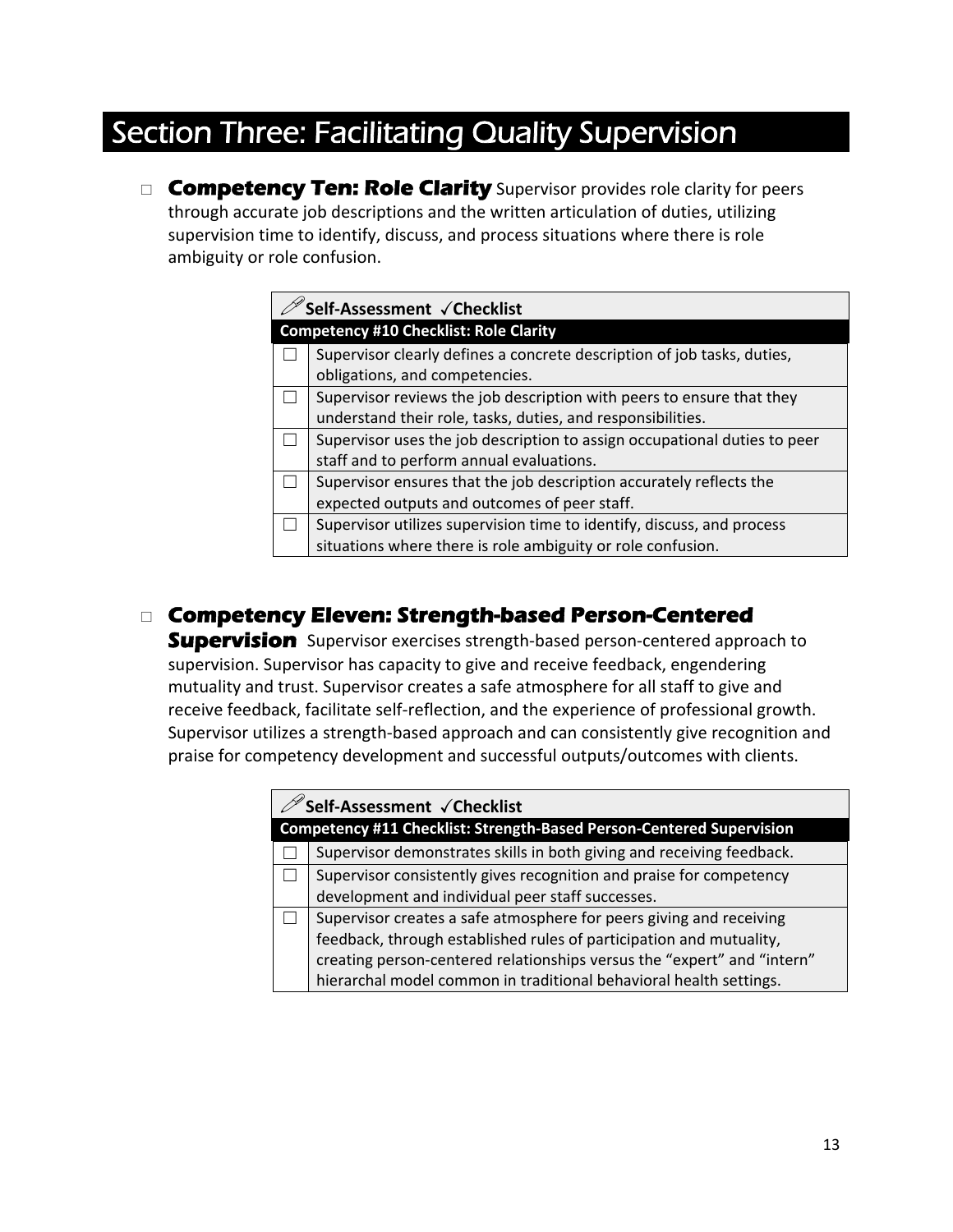| Supervisor assists peers in identifying their strengths and processes with   |
|------------------------------------------------------------------------------|
| them how to utilize their strengths in working with clients and excelling in |
| their professional development. Supervisor develops action plan to resolve   |
| issues, through a strength-based model of capitalizing on assets and         |
| coaching peers regarding areas of needed improvement.                        |
|                                                                              |
| Supervisor facilitates self-reflection through encouraging objective self-   |
| assessment and non-judgmental feedback regarding skills and                  |
| competencies. Supervisor creates group supervision rules for giving and      |
| receiving feedback from peers to create a safe atmosphere for                |

## **Competency Twelve: Identify & Evaluate Peer Competencies**

Supervisor can identify SUD peer competencies (knowledge, skills and attitudes) specific to the peer role (active listening, motivational interviewing, and other skills). Supervisor monitors the fidelity of those competencies and can give feedback to individual peers regarding their efficacy, and creating work plans as indicated.

|                                                                            | <sup>'</sup> Self-Assessment √Checklist                                  |  |
|----------------------------------------------------------------------------|--------------------------------------------------------------------------|--|
| <b>Competency #12 Checklist: Identify &amp; Evaluate Peer Competencies</b> |                                                                          |  |
|                                                                            | Supervisor develops performance evaluation based on job description with |  |
|                                                                            | occupational strengths and improvement areas.                            |  |
|                                                                            | Supervisor elicits feedback from peers regarding their performance and   |  |
|                                                                            | performance improvement planning.                                        |  |
|                                                                            | Supervisor will identify underlying competencies based on the peer's job |  |
|                                                                            | description and will clearly define those competencies.                  |  |

## **Competency Thirteen: Confidentiality** Supervisor maintains

appropriate confidentiality of supervision relationship, and recognizes their obligations to support peer staff in occupational self‐care and ongoing recovery while maintaining professional boundaries and avoiding acting as therapist, diagnostician, or sponsor. Supervisor understands their obligation to monitor and facilitate "occupational self‐ care" of peer staff versus "the personal recovery" of peer staff.

| Self-Assessment √ Checklist                                                                                                                                                                                                                                                                                                                                                    |  |
|--------------------------------------------------------------------------------------------------------------------------------------------------------------------------------------------------------------------------------------------------------------------------------------------------------------------------------------------------------------------------------|--|
| <b>Competency #13 Checklist: Confidentiality</b>                                                                                                                                                                                                                                                                                                                               |  |
| Supervisor avoids discussing the contents of any supervision relationship<br>they have with other staff. Supervisor shows discretion when discussing<br>the contents of any supervisory relationship they have with other staff by<br>discussing supervision content only as it applies to the health, safety, and<br>welfare of clients.                                      |  |
| Supervisor assists peers in developing a professional self-care plan to<br>minimize "burnout," vicarious traumatization, compassion fatigue, and<br>substance use triggers. Supervisor monitors and supports "occupational<br>self-care" versus the "personal recovery" of peers. Supervisor avoids<br>taking the role of therapist, diagnostician, or sponsor for peer staff. |  |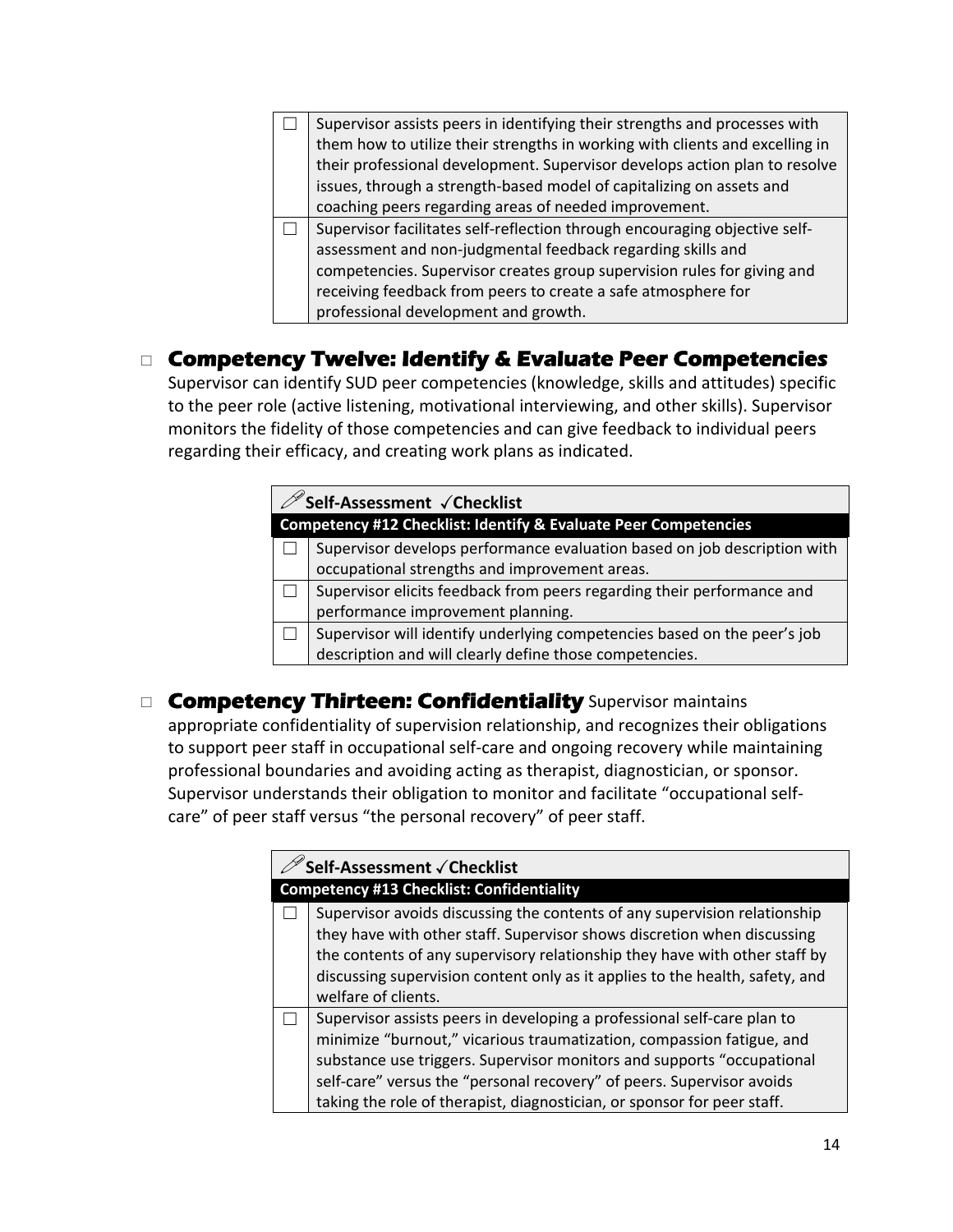**Competency Fourteen: Ethics & Boundaries** Supervisor is aware of ethical standards for peers and boundary issues common with peers. Supervisor recognizes the difference between boundary issues and ethical violations, and understands the difference between clinical and non‐clinical boundaries. Supervisor models healthy boundaries and can train peers regarding a variety of boundary issues through role‐playing and case examples.

|        | $\mathscr{D}$ Self-Assessment $\checkmark$ Checklist                                                                                           |
|--------|------------------------------------------------------------------------------------------------------------------------------------------------|
|        | Competency #14 Checklist: Ethics & Boundaries                                                                                                  |
|        | Supervisor obtains training and consultation, if needed, that assists in their                                                                 |
|        | understanding of the complexities of ethics and boundaries within the                                                                          |
|        | peer profession and wider recovery culture.                                                                                                    |
| $\Box$ | Supervisor develops written peer policies regarding ethics and boundaries                                                                      |
|        | to minimize the risk of ethical and boundary violations.                                                                                       |
| $\Box$ | Supervisor articulates the difference between "ethics" and "boundaries."                                                                       |
|        | While most ethical violations are typically self-serving, most occupational                                                                    |
|        | boundary violations are usually well-intentioned transgressions.                                                                               |
|        | Supervisor assists peers in understanding both ethical conduct and                                                                             |
|        | appropriate occupational boundaries.                                                                                                           |
|        | Supervisor utilizes case scenarios, examples, and role plays in group                                                                          |
|        | supervision to help peers better understand ethics and boundaries, and to                                                                      |
|        | rehearse various occupational scenarios before they occur. Supervisor                                                                          |
|        | gives examples of common ethical and boundary violations with specific                                                                         |
|        | examples of impacts upon clients, including, but not limited to: breach of                                                                     |
|        | confidentiality and potential harms to clients, favoritism and its impact                                                                      |
|        | upon the client and other clients, sexual/romantic exploitation of clients,                                                                    |
|        | and other transgressions.                                                                                                                      |
|        | Supervisor self-monitors and reflects on their relationship with peer staff                                                                    |
|        | to assess for boundary issues and when concerns arise will seek                                                                                |
|        | consultation from other peer supervisors while respecting the                                                                                  |
|        | confidentiality of the supervisory relationship.                                                                                               |
|        | Supervisor introduces a "model" or "policy" of ethical decision making that                                                                    |
|        | typically includes consultation with peers and supervisors regarding a                                                                         |
|        | course of action.                                                                                                                              |
|        | Supervisor clarifies responsibility of peer staff as opposed to the                                                                            |
|        | responsibilities of clients, assisting peer staff in their understanding that                                                                  |
|        | motivation for change arises from the interaction between two equal                                                                            |
|        | individuals engaged in recovery-oriented support and activities.<br>Supervisor acknowledges their responsibility to initiate corrective action |
| $\Box$ | when faced with unethical conduct. Supervisor acknowledges and accepts                                                                         |
|        | their responsibility to report unethical conduct to the appropriate                                                                            |
|        | credentialing board to protect the health, safety, and wellbeing of the                                                                        |
|        | clients.                                                                                                                                       |
| ப      | Supervisor orients peer staff on the differences between peer support role                                                                     |
|        | responsibilities and other service and support roles, e.g., addiction                                                                          |
|        |                                                                                                                                                |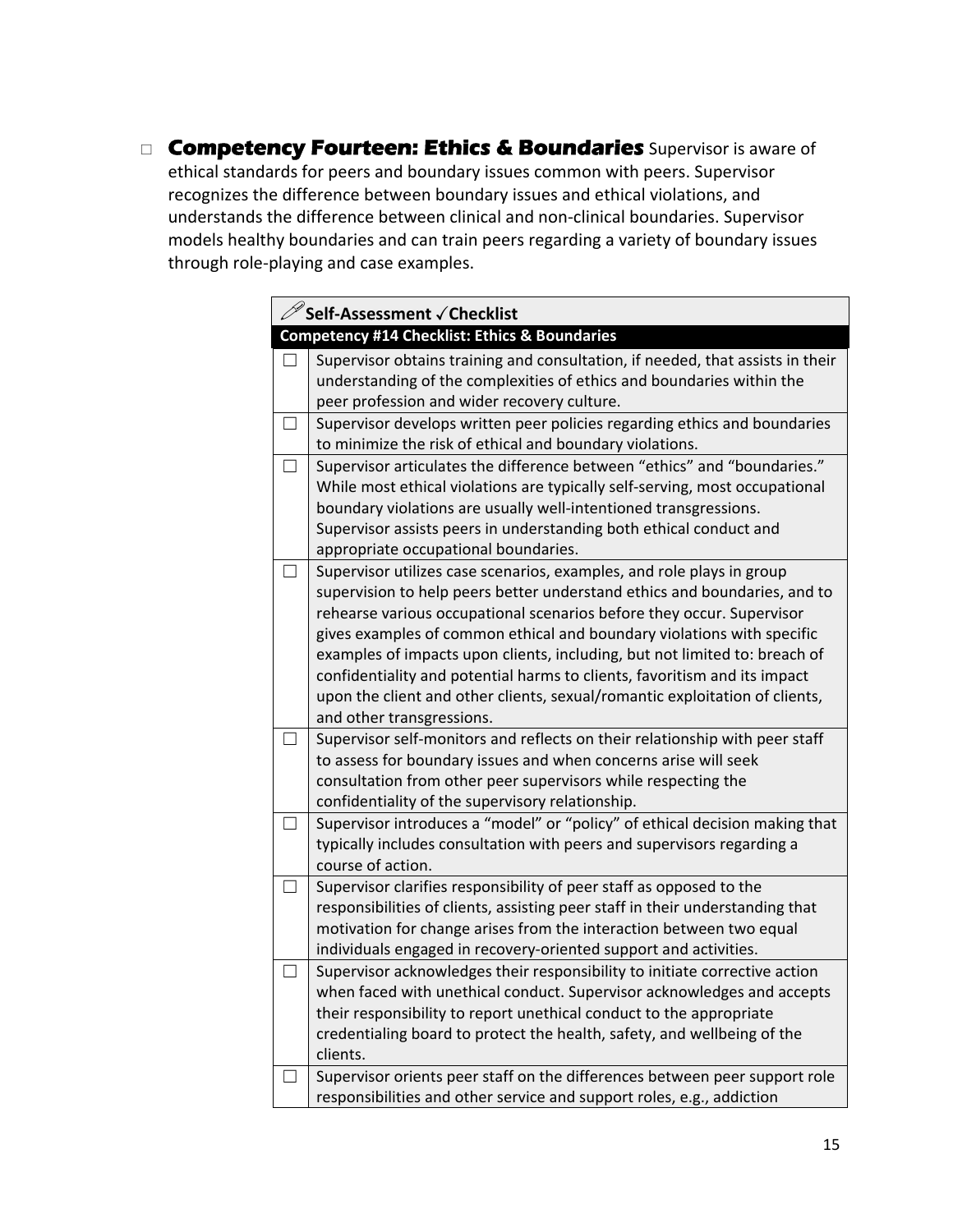counselors, psychologists, social workers, nurses, physicians, and recovery mutual aid sponsors. Supervisor assists peers in understanding the ethical obligations of other professionals.  $\Box$  Supervisor orients peer staff to the boundary between private behavior

- (including social media like Facebook) and service responsibilities via the potential effects of private behavior on their clients, their reputation as a peer specialist, their organization, and the community.
- **Competency Fifteen: Quality Supervision** Supervisor maintains the integrity of Peer Delivered Services supervision. Too often in traditional behavioral health, supervisors are promoted to leadership roles due to their administrative competencies as opposed to their supervision competencies. Supervisor can balance administrative/clerical supervision versus quality peer services supervision, and continuously provides peer supervision, and resisting "administrative compliance" being the primary function of peer‐delivered services supervision.

|                   | Self-Assessment √Checklist                                                                                                                                                                                                                                                                                                                                                                                                                                                                                                                                                                                                                                               |  |
|-------------------|--------------------------------------------------------------------------------------------------------------------------------------------------------------------------------------------------------------------------------------------------------------------------------------------------------------------------------------------------------------------------------------------------------------------------------------------------------------------------------------------------------------------------------------------------------------------------------------------------------------------------------------------------------------------------|--|
|                   | <b>Competency #15 Checklist: Quality Supervision</b>                                                                                                                                                                                                                                                                                                                                                                                                                                                                                                                                                                                                                     |  |
|                   | Supervisor maintains integrity and quality of the supervisory relationship<br>by primarily focusing on skills, competencies, best-practices, ethics, and<br>boundaries versus primarily focusing on administrative compliance and<br>documentation. Supervisor has the capacity to articulate concrete<br>objective feedback regarding skills, competencies, use of best-practices,<br>ethical decision-making, and boundaries.                                                                                                                                                                                                                                          |  |
|                   | Supervisor demonstrates capacity to implement person-centered strength-<br>based supervisory relationship. Supervisor experiences equality and<br>mutuality with peer staff and builds upon individual strengths.                                                                                                                                                                                                                                                                                                                                                                                                                                                        |  |
| $\vert \ \ \vert$ | Supervisor is open to feedback from peers regarding their supervision skills<br>and practices.                                                                                                                                                                                                                                                                                                                                                                                                                                                                                                                                                                           |  |
|                   | Supervisor demonstrates respect for the importance of supervision and<br>the peer's work-time by arranging for regular, uninterrupted supervision<br>meetings and spending supervision time focused on topics most relevant<br>to supporting the peer in their job and professional development.                                                                                                                                                                                                                                                                                                                                                                         |  |
|                   | Supervisor conducts periodic in vivo supervision, monitoring the practices<br>and skills of peer staff while working with clients.                                                                                                                                                                                                                                                                                                                                                                                                                                                                                                                                       |  |
|                   | Supervisor accepts their responsibilities to assist and/or intervene with<br>peer staff that present impairments to their occupational duties, ethical<br>misconduct, or other conduct inconsistent with best practices and<br>recovery oriented systems of care. To maintain objectivity, the supervisor<br>evaluates "occupation fitness" versus other measures of recovery.<br>Supervisor initiates corrective action plans, coaching, and other strategies<br>to remediate the inconsistent conduct. Supervisor documents the<br>remediation/coaching plan with concrete goals and objectives. Supervisor<br>documents progress or lack thereof towards remediation. |  |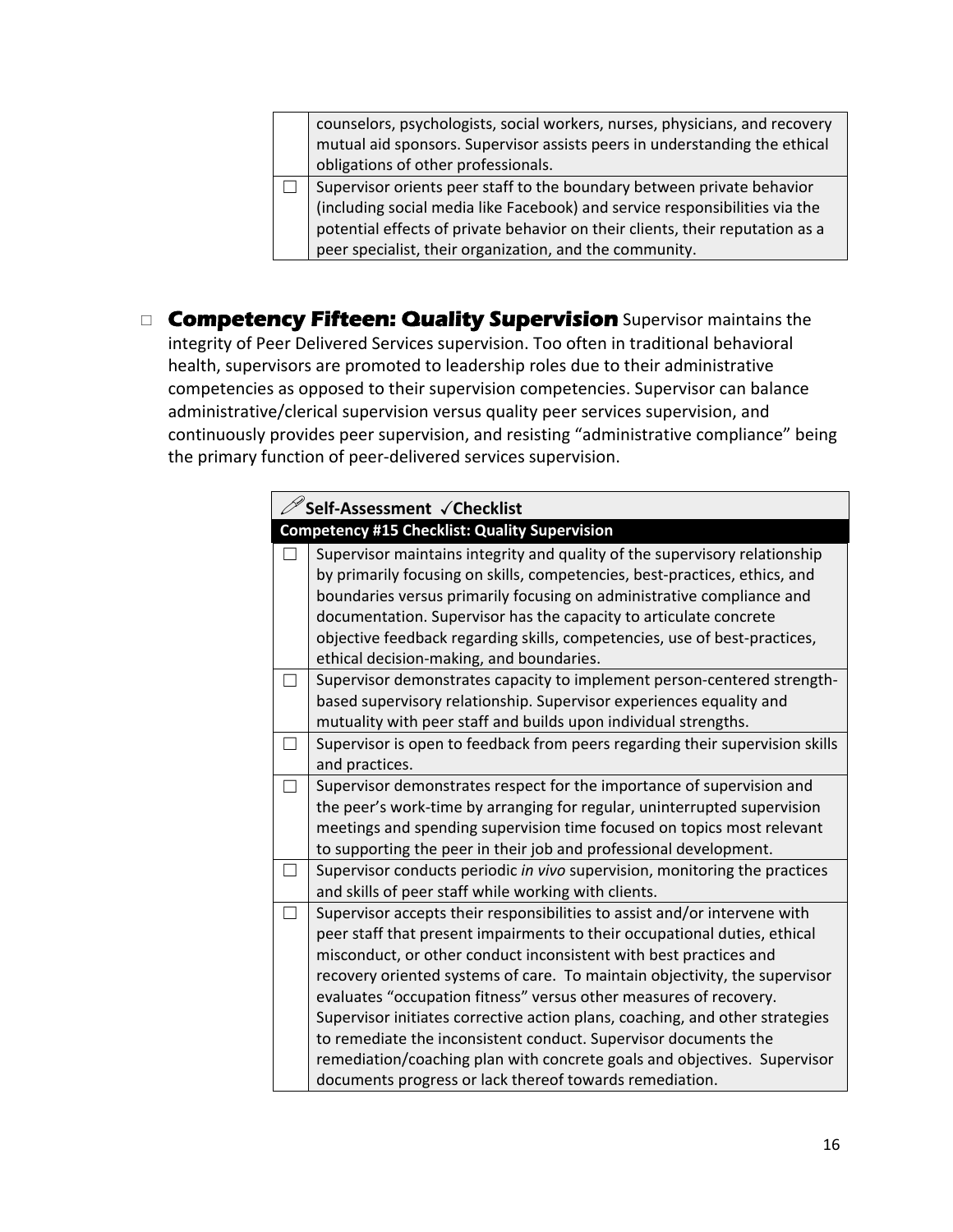□ Competency Sixteen: Accessibility Supervisor is accessible, maintaining regular supervision appointments and providing consistent availability for crisis support. Supervisor practices good time management and demonstrates respect for the importance of supervision by keeping supervision appointments and being present and accessible to peer workers.

Too often in traditional behavioral health care, supervisors become absorbed into the "administrative meeting" culture, forgoing their duties of quality supervision in favor of administrative meetings with city, county, state officials, funders, auditors, and other "important" people. They eventually become "absentee supervisors."

| <sup>'</sup> Self-Assessment √ Checklist |                                                                                                                                                                                                                                                                                                    |
|------------------------------------------|----------------------------------------------------------------------------------------------------------------------------------------------------------------------------------------------------------------------------------------------------------------------------------------------------|
|                                          | <b>Competency #16 Checklist: Accessibility</b>                                                                                                                                                                                                                                                     |
|                                          | Supervisor maintains regularly scheduled group and individual supervision<br>sessions.                                                                                                                                                                                                             |
|                                          | Supervisor is consistently available through phone, email, text messaging,<br>and within the facility.                                                                                                                                                                                             |
|                                          | Supervisors engages with peer staff and resists the culture of the<br>traditional behavioral health care system of "absentee supervision" where<br>attending meetings, state/county meetings, administrative meetings, and<br>administrative compliance is the primary function of the supervisor. |

## **Competency Seventeen: Occupational Equity & Staff**

**Development** Supervisor affords opportunities for participation, and training to all staff equally, including peer staff. Supervisor promotes professional development and advancement through a career ladder. Supervisor develops written professional development plans with peer staff.

| Self-Assessment √ Checklist                                                |  |
|----------------------------------------------------------------------------|--|
| Competency #17 Checklist: Occupational Equity & Staff Development          |  |
| Supervisors identifies training needs based on the level of development of |  |
| the peer employee.                                                         |  |
| Supervisors stay up-to-date on new evolving peer practices that improve    |  |
| the quality of services being delivered.                                   |  |
| Agency and community-wide meeting attendance becomes a "shared             |  |
| responsibility" of all staff, not just the supervisor. Peer workers are    |  |
| afforded the opportunity to participate in meetings within the greater     |  |
| behavioral healthcare system.                                              |  |
| Supervisors maintain written "professional development plans" with peer    |  |
| staff, and assists peers with understanding their desired career ladder,   |  |
| including, but not limited to: advanced peer certification, enhanced       |  |
| education, college education plans, and other credentialing opportunities  |  |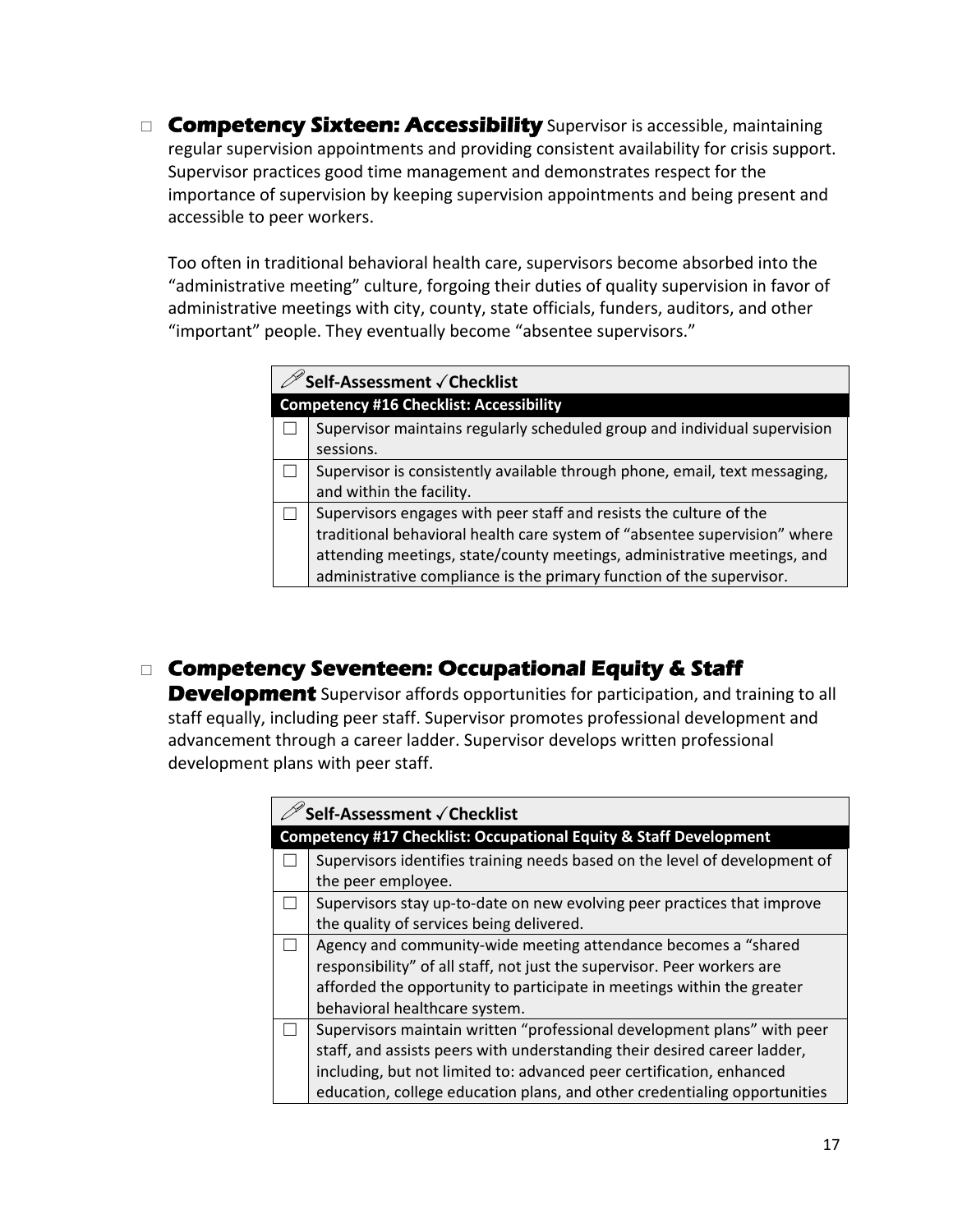(addiction counselor certification, community health worker certification, among others).

**Competency Eighteen: Staff Safety** Supervisor understands safety issues inherent in community-based work, outreach, and in-home care. Supervisor considers reasonable precautions for staff safety when working outside of the confines of an institution or community recovery center. Supervisor and peers recognize stigma and misconceptions regarding safety as it applies to race, ethnicity, infectious disease, and mental health challenges.

| Self-Assessment √ Checklist |                                                                               |
|-----------------------------|-------------------------------------------------------------------------------|
|                             | <b>Competency #18 Checklist: Staff Safety</b>                                 |
|                             | Supervisor elicits input from peers regarding occupational safety in          |
|                             | communities where clients reside. Supervisor and peers jointly define         |
|                             | safety risk, and recognize stigma and misconceptions regarding safety as it   |
|                             | applies to race, ethnicity, infectious disease, and mental health challenges. |
|                             | Supervisor recognizes the inherent dangers, emotional triggers, and drug      |
|                             | use triggers involved in outreach work and have safety and support plans      |
|                             | to address emotional distress.                                                |
|                             | Supervisor develops safety plans for peers based on the population that       |
|                             | they are providing services to and the service delivery settings. Safety      |
|                             | plans may include peers in tandem or other protocols in potentially high-     |
|                             | risk situations that are common with outreach into communities where          |
|                             | clients live and where they provide peer support.                             |
|                             | Supervisors will educate peers on typical high-risk situations and how to     |
|                             | address those situations.                                                     |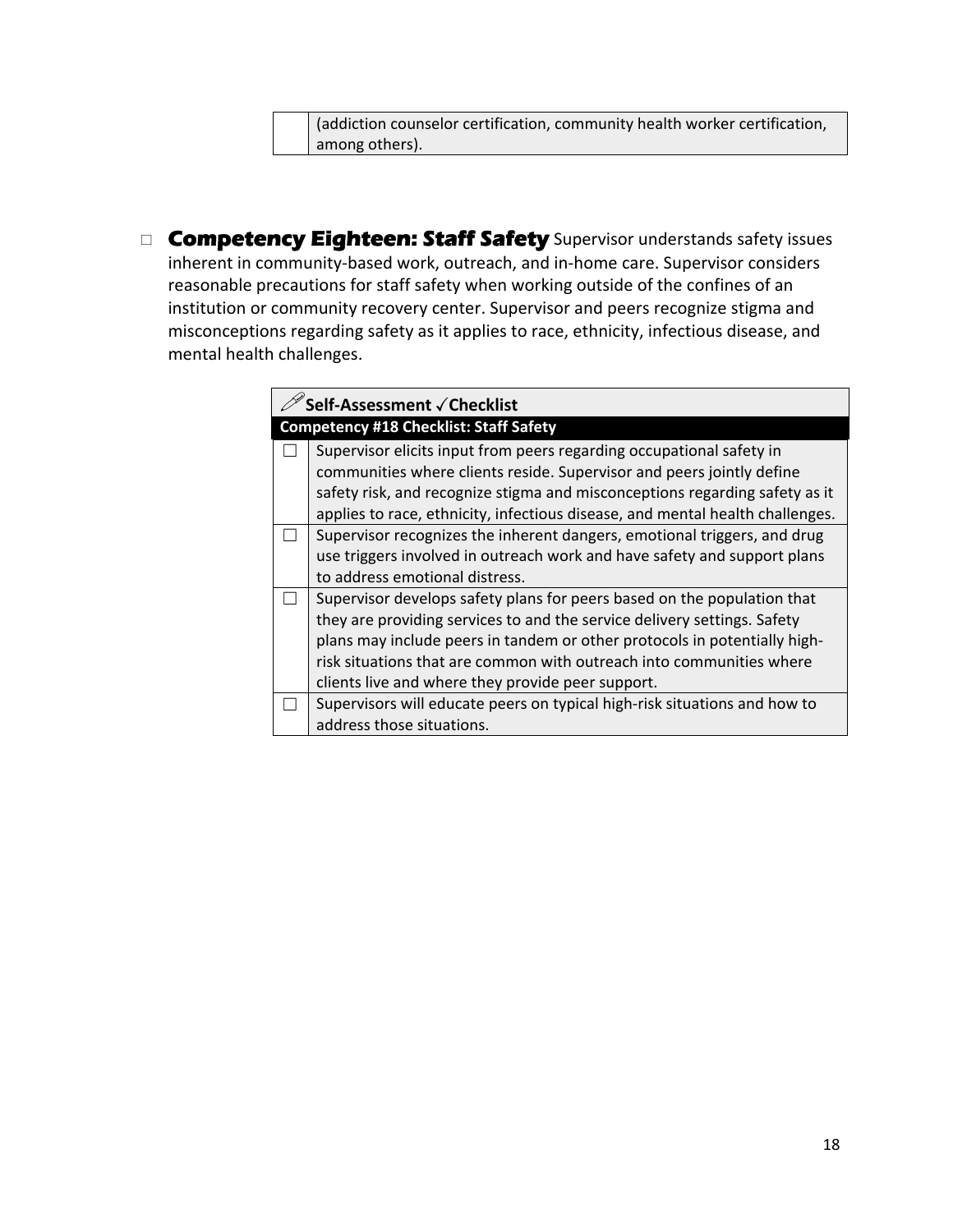## Section Four: Performing Administrative Duties

### **Competency Nineteen: Peer Delivered Services Advocacy**

Supervisor advocates for and promotes SUD peer recovery services within the organization and in the greater healthcare system, understanding the importance of outcome data and cost‐benefit research. Supervisor has a key role in data collection and insuring its accuracy. Supervisor uses data to inform the agency regarding expected peer‐delivered services outputs and outcomes. Supervisor understands funding sources and their obligations to collect data and work with various and diverse funding sources.

| Self-Assessment √ Checklist                                                |  |
|----------------------------------------------------------------------------|--|
| <b>Competency #19 Checklist: Peer Delivered Services Advocacy</b>          |  |
| Supervisor is familiar with expected outcomes of Peer Delivered Services,  |  |
| and uses data to promote services.                                         |  |
| Supervisor insures that peers are collecting the necessary data regarding  |  |
| service outputs and outcomes.                                              |  |
| Supervisor has the capacity to use data to advocate for peer services      |  |
| within the organization and the greater behavioral health system.          |  |
| Supervisor uses data collection to inform the agency regarding appropriate |  |
| peer caseloads, cultural disparities, and necessary and required staff     |  |
| trainings.                                                                 |  |

 **Competency Twenty: Employment Practices** Supervisor facilitates the hiring process and includes existing peer staff in the hiring process. Supervisor has awareness of the ADA, and in providing reasonable accommodations to peer staff. Supervisor is aware of generally accepted HR practices and applicable laws regarding applicant questioning and interviewing, compensation and benefits, grievances, employee rights, whistleblower policies, and mandatory trainings, such as Medicaid, Fraud Waste Abuse, Civil Rights, Safety Regulations, and others.

| Self-Assessment √ Checklist                                                |  |
|----------------------------------------------------------------------------|--|
| <b>Competency #20 Checklist: Employment Practices</b>                      |  |
| Supervisor consults with peer staff to formulate a desired job description |  |
| for potential new hires.                                                   |  |
| Supervisor includes peer staff on the hiring panel to interview potential  |  |
| candidates, and educates those peer staff on the hiring panel about        |  |
| questions legally prohibited from asking job applicants.                   |  |
| Supervisor understands the application of ADA standards in the workplace   |  |
| and employer obligations to provide reasonable accommodations.             |  |
| Supervisor understands generally accepted human resource employment        |  |
| practices and applicable laws, including, but not limited to: compensation |  |
| and benefits, grievances, employee rights, whistleblower policies,         |  |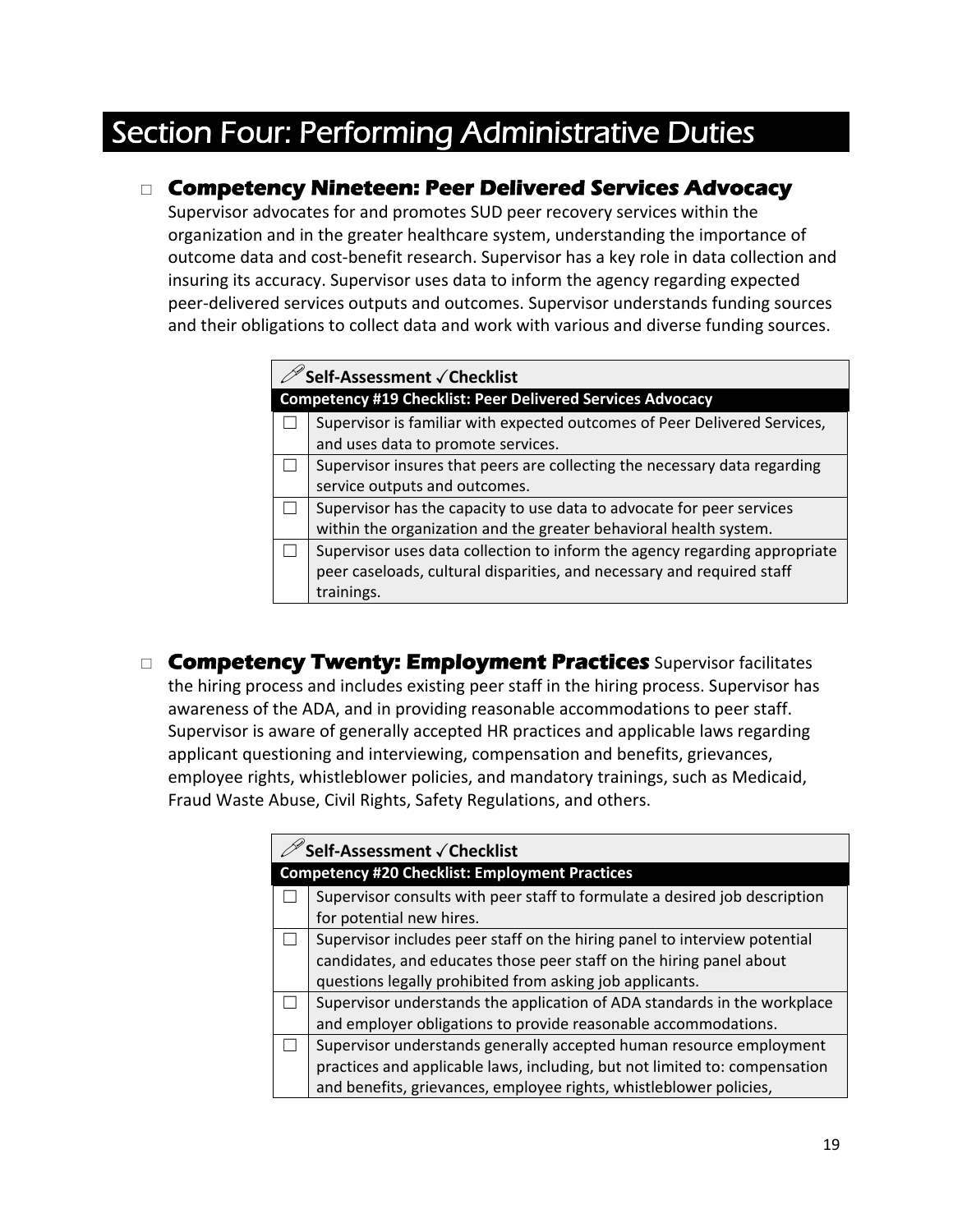|  | mandatory trainings such as Medicaid Fraud Waste Abuse, Civil Rights,           |
|--|---------------------------------------------------------------------------------|
|  | infectious disease control, CPR, and other policies.                            |
|  | Supervisor is knowledgeable about laws pertaining to interviewing job           |
|  | applicants including prohibitions relating to the Title VII of the Civil Rights |
|  | Act of 1964 and other federal and state laws that deem it illegal to            |
|  | discriminate against applicants on the basis of race, color, sex, religion,     |
|  | national origin, citizenship, disability, age, sexual orientation, and marital  |
|  | status.                                                                         |
|  |                                                                                 |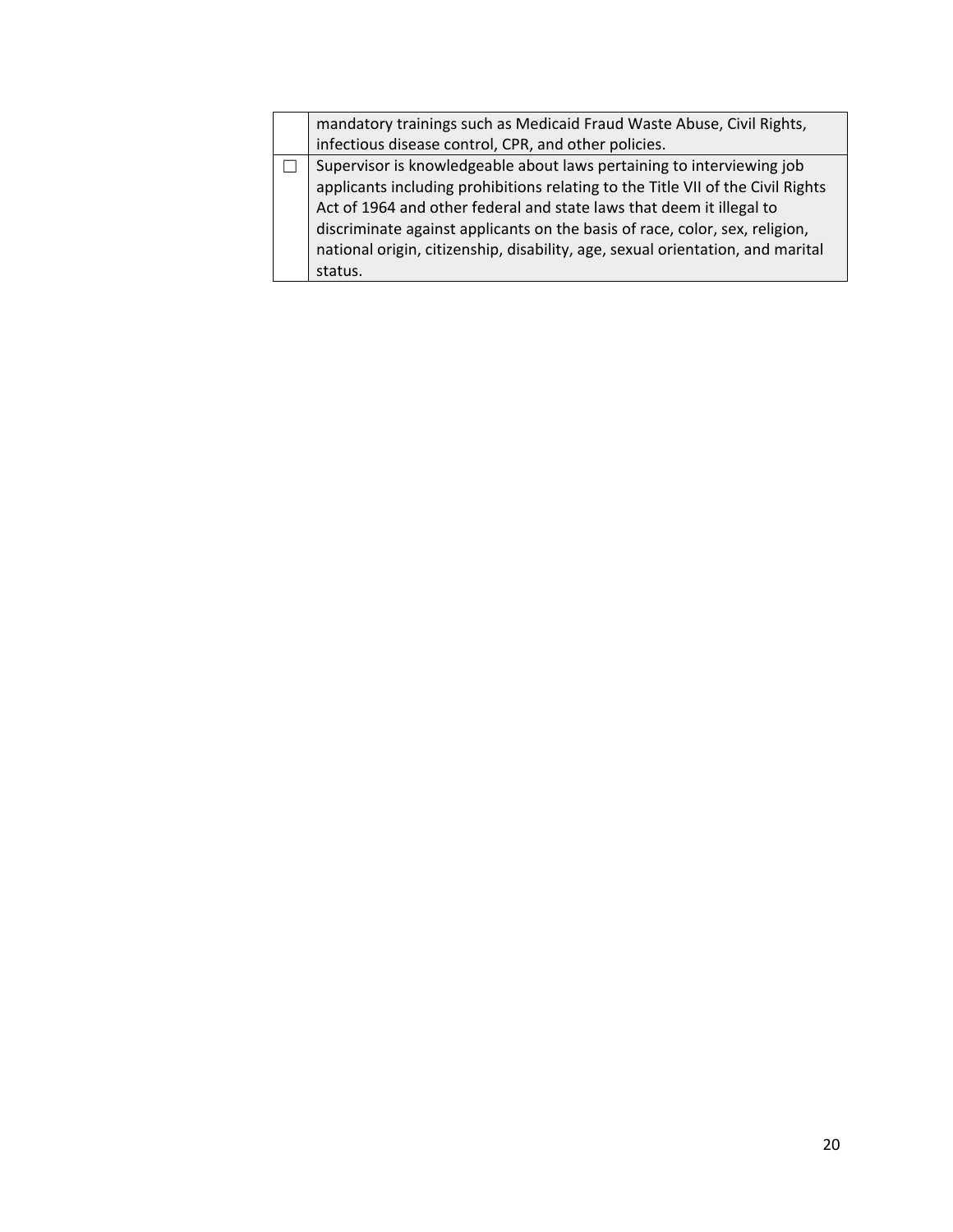## **Bibliography**

- 1. American Counseling Association. (2005). ACA code of ethics: As approved by the ACA Governing Council. American Counseling Association.
- 2. Boyd, J. PhD CPRP, O'Brien‐Mazza, D., M.S. (2014). VA Psychology Leadership Conference, conference presentation, Frontiers in Peer Support Supervision.
- 3. BRSS-TACS, (2014). Meeting Transcript, Supervision Strategies for Peer Recovery Support Providers, November 21, 2014, 12:00‐1:00pm ET.
- 4. Camp, D. ALWF, CPS, CCAR‐T, course syllabus, Supervising Peer Recovery Specialist.
- 5. Chinman, M., PHD, conference presentation, Peer Specialist: Implementation, Evidence and Effective Supervision
- 6. Community Care, (2014). Performance Standards Peer Recovery Support Services ‐ Certified Peer Specialist Services.
- 7. Daniels, A. S., Tunner, T. P., Powell, I., Fricks, L., Ashenden, P., (2015). Pillars of Peer Support – VI: Peer Specialist Supervision.
- 8. Deleware Certification Board, (2016). Certified Peer Support Specialist Supervisor Endorsement.
- 9. Denverdrugstrategy, Colorado, Implementing Peer Recovery Services Handbook adapted from: Implementing Peer Support Services in VHA
- 10. Glance, D., Flanning, G., Schoepke, A., Soto, W. & Williams, M. A. (2012). Gatekeeping in counselor education. Vistas, 1, 1‐14.
- 11. Hendry, P., Hill, T., Rosenthal, H. (2014). Peer Services Toolkit: A Guide to Advancing and Implementing Peer‐run Behavioral Health Services. ACMHA: The College for Behavioral Health Leadership and Optum.
- 12. Idaho Certification Board, (2017). Peer Supervisor Requirements
- 13. Lesesne, B., CCETT, Roberts, K. M. MPH, (2014). Conference presentation, Code of Professional Conduct: Clarifying and Establishing Boundariesin SCDMH Peer delivered services.
- 14. Magellan Health, Peer Support e-course 4: Effective Supervision of Peer Specialists
- 15. Martin, E., Razavi, M., Gage, J., Marotta, J. (2016). MetroPlus Substance Use Disorder Peer delivered services Survey.
- 16. Martin, E. (2016). Oregon Peer delivered services Business Best Practices Manual.
- 17. Massachusetts Department of Mental Health, Supervision Meeting the Needs of CPS's in a System in Flux
- 18. Mental Health Coordinating Council, New South Wales, Workforce Development Pathway 8 – Supervision, Mentoring & Coaching
- 19. National Association of State Mental Health Program Directors, (2014). Enhancing the Peer Provider Workforce: Recruitment, Supervision and Retention.
- 20. NJPRA, (2010). November Conference Living the values of recovery in policies, programs, and practice, conference presentation, Practices in Peer Specialist Supervision and Employment.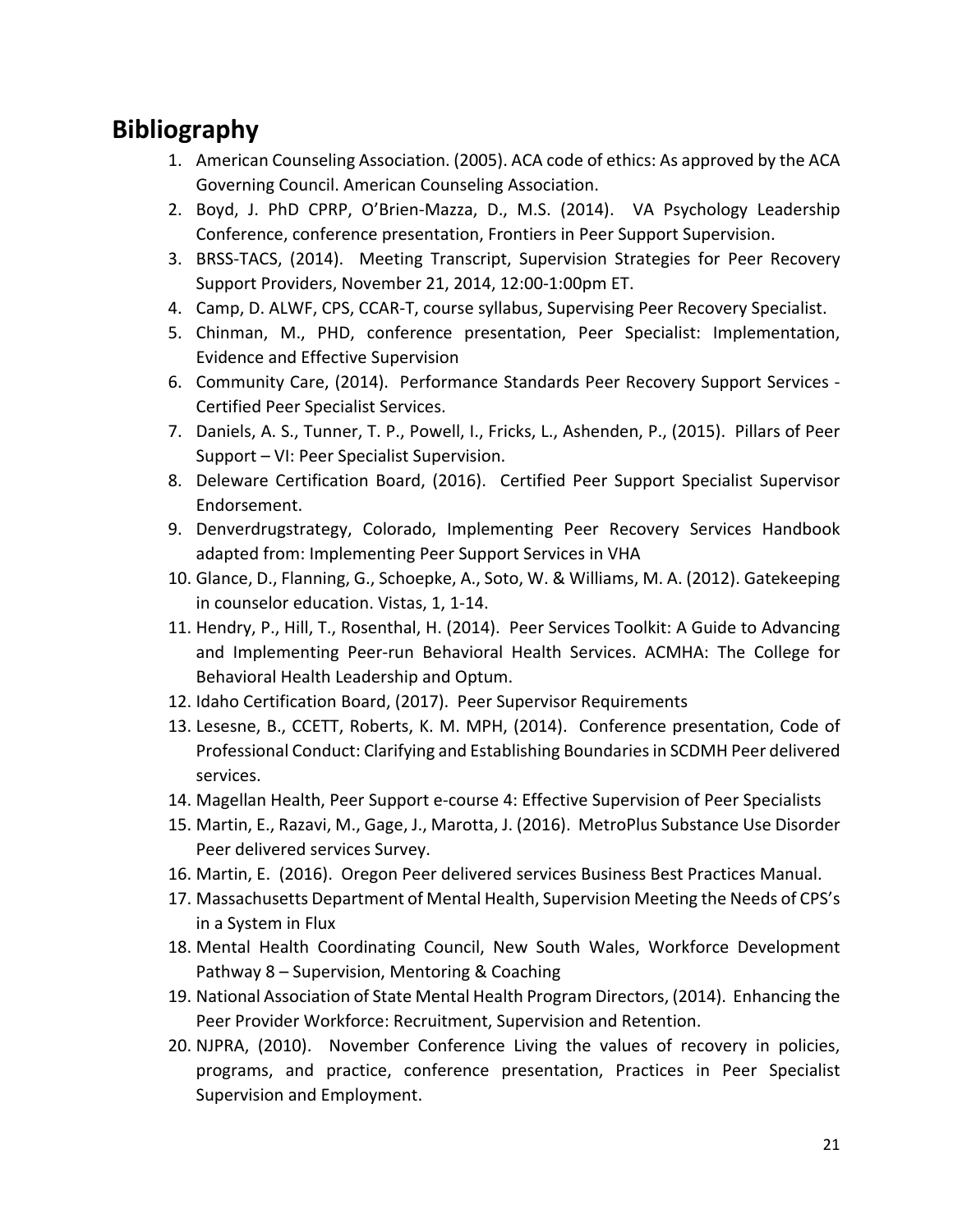- 21. Norton, R. (1997). DACUM Handbook, Center on Education and Training for Employment, College of Education, The Ohio State University, Second Edition.
- 22. Recovery Coaches International, (2017), Code of Conduct for Recovery Coaches, POBox 2713 Port Angeles, WA 98362
- 23. Schwenk, E.B., Brusilovskiy, E., & Salzer, M.S., (2009). Results from a National Survey of Certified Peer Specialist Job Titles and Job Descriptions: Evidence of a Versatile Behavioral Health Workforce. The University of Pennsylvania Collaborative on Community Integration: Philadelphia, PA.
- 24. Sheedy C. K., and Whitter M., (2009). Guiding Principles and Elements of Recovery‐ Oriented Systems of Care: What Do We Know From the Research? HHS Publication No. (SMA) 09‐4439. Rockville, MD: Center for Substance Abuse Treatment, Substance Abuse and Mental Health Services Administration.
- 25. Sheff‐Eisenberg, A., Psy.D., MFT, Walston, G., MA, MFT, (2011). San Fernando Valley Community Mental Health Center, Recovery Oriented Supervision in PSR Programs, A Summary of the Presentation at the Israel Psychiatric Rehabilitation Association (ISPRA) Conference.
- 26. State of Tennessee, (2017). Certified Peer Recovery Specialist Supervision Requirements
- 27. Substance Abuse and Mental Health Services Administration, Center for Substance Abuse Treatment, (2005). National Summit on Recovery Conference Report, Guiding Principles of Recovery and Definition of Recovery Oriented Systems of Care (ROSC).
- 28. Substance Abuse and Mental Health Services Administration, Center for Substance Abuse Treatment, (2012). Perspectives on the Evolution and Future of Peer Recovery Support Services. Rockville, MD.
- 29. Substance Abuse and Mental Health Services Administration, Center for Substance Abuse Treatment, TIP 52, Clinical Supervision and Professional Development of The Substance Abuse Counselor.
- 30. Schuyler, A., Brown, J., White, W., (2016). The Recovery Coach: Role Clarity Matrix.
- 31. Swarbrick, M., (2010). Peer Wellness Coaching Supervisor Manual. Freehold, NJ: Collaborative Support Programs of New Jersey, Institute for Wellness and Recovery Initiatives.
- 32. Technical Assistance Center Strategy (BRSS TACS), (2015). Core Competencies for Peer Workers in Behavioral Health Services, Substance Abuse and Mental Health Services Administration.
- 33. Tucker, S. J., Tiegreen, W., Toole, J., Banathy, J., Mulloy, D., & Swarbrick, M., (2013). Supervisor Guide: Peer Support Whole Health and Wellness Coach, Georgia Mental Health Consumer Network.
- 34. Veterans Administration, A Report on Peer Support Supervision in VA Mental Health Services Depression and Bipolar Support Alliance (DBSA).
- 35. White, W., Illinois Department of Human Services Office of Alcoholism and Substance Abuse, The Delivery and Supervision of Outreach Services.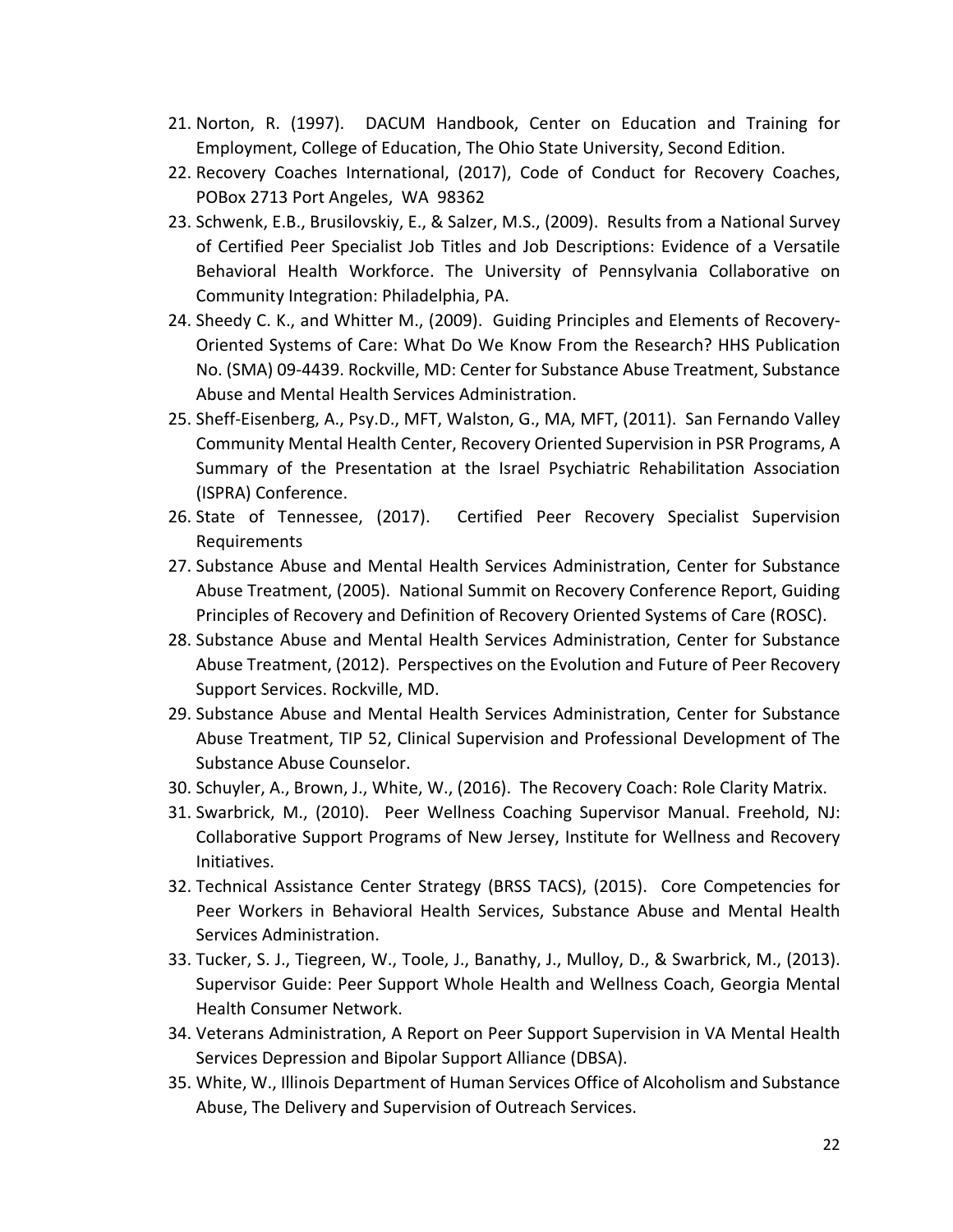- 36. White, W., (2009). Peer‐based addiction recovery support: History, theory, practice, and scientific evaluation. Chicago, IL: Great Lakes Addiction Technology Transfer Center and Philadelphia Department of Behavioral Health and Mental Retardation Services.
- 37. White, W., the PRO‐ACT Ethics Workgroup, with legal discussion by Popovits R. & Donohue, B. (2007). Ethical Guidelines for the Delivery of Peer-based Recovery Support Services. Philadelphia: Philadelphia Department of Behavioral Health and Mental Retardation Services.
- 38. White, W., Schwartz, J. & the Philadelphia Clinical Supervision Workgroup, (2007). The Role of Clinical Supervision in Recovery‐oriented Systems of Behavioral Healthcare. Philadelphia: Department of Behavioral Health and Mental Retardation Services.
- 39. White, W. (2006). Sponsor, Recovery Coach, Addiction Counselor: The Importance of Role Clarity and Role Integrity. Philadelphia, PA: Philadelphia Department of Behavioral Health and Mental Retardation Services.
- 40. Young, NK, Gardener, SL, (2002). Navigating the Pathways: Lessons and Promising Practices in Linking Alcohol and Drug Services with Child Welfare, SAMHSA Publication N. SMA 02‐3752. Rockville, MD: Center for Substance Abuse Treatment, Substance Abuse and Mental Health Services Administration, April, 2002.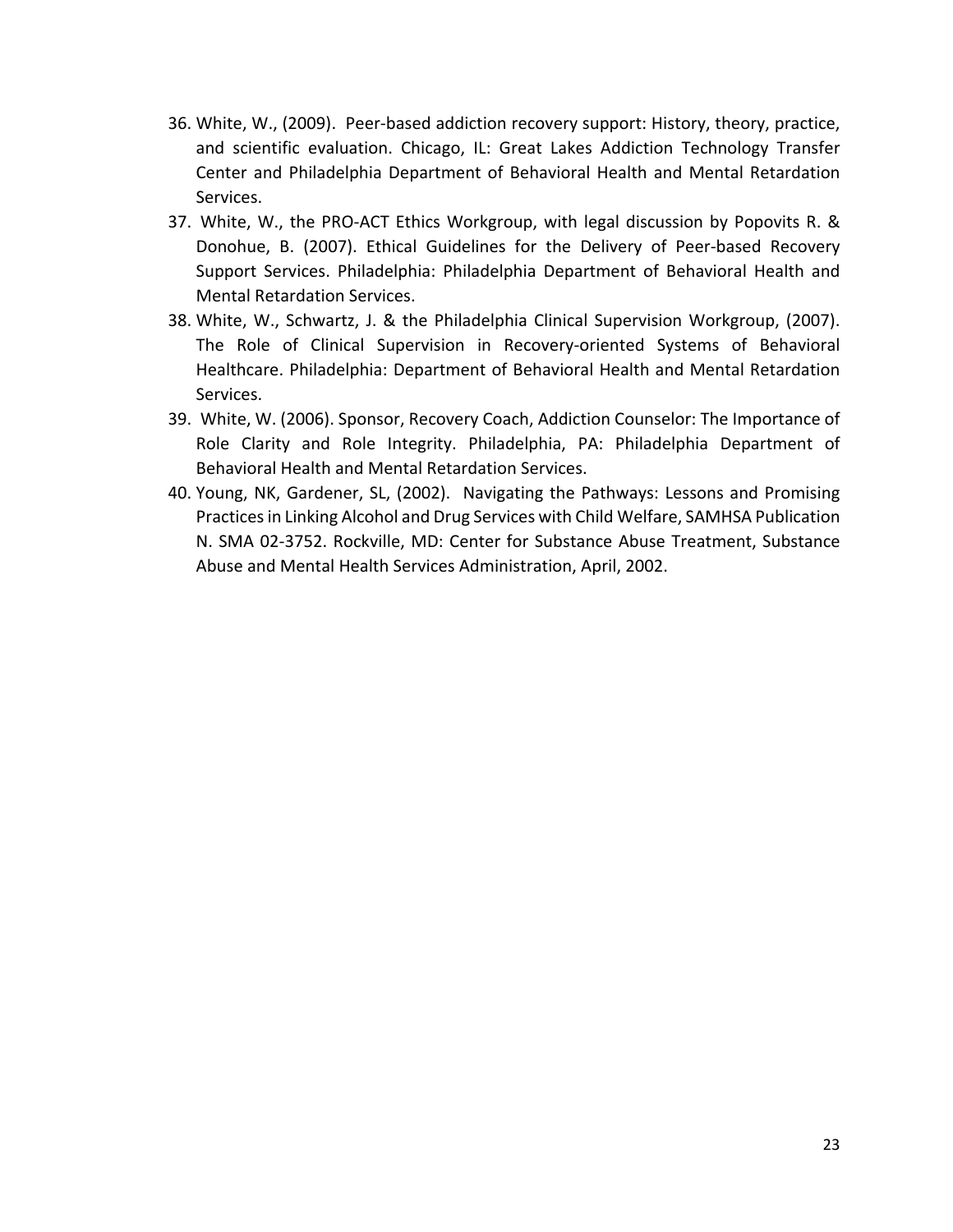## **Appendix 1**

## **Systematic Review of the Literature: Summary Identifying Top 25 Competencies of SUD Peer Supervisors**

Eric Martin, MAC, CADC III, PRC, CPS, Anthony Jordan, MPA, CADC III, CRM, Michael Razavi, MPH, CADC I, PRC, CPS, & Van Burnham IV, B.Accy, CRM

> **Methodology**: Very little has been written on the topic of Peer Supervision. We identified 29 documents, manuals, credentialing standards, curriculum outlines, and syllabi specific to Peer Supervision. The most frequently identified 25 competencies were summarized and ranked by frequency of identification in these key documents. The following chart is a summary of that analysis.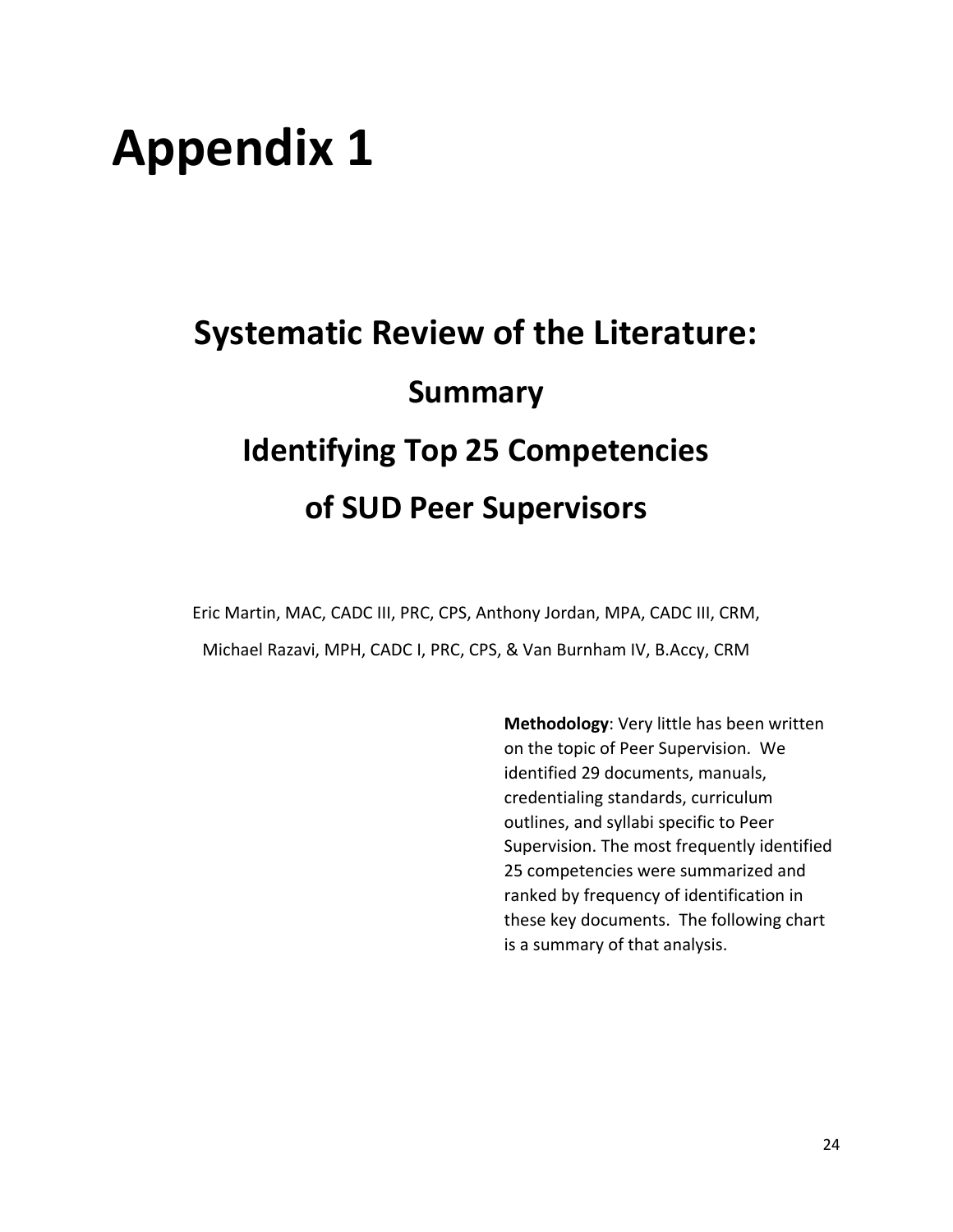| % of<br>documents |    | <b>Common Core</b>                                                                                                                                                                                                                                                                                                                                                                                                                                                         |
|-------------------|----|----------------------------------------------------------------------------------------------------------------------------------------------------------------------------------------------------------------------------------------------------------------------------------------------------------------------------------------------------------------------------------------------------------------------------------------------------------------------------|
|                   |    | <b>Competencies identified</b>                                                                                                                                                                                                                                                                                                                                                                                                                                             |
|                   |    | in the Literature Review                                                                                                                                                                                                                                                                                                                                                                                                                                                   |
| 65.5%             | 1. | Supervisor understands SUD peer<br>recovery role.                                                                                                                                                                                                                                                                                                                                                                                                                          |
| 13.7%             | 2. | Supervisor supports meaningful<br>peer roles, including; outreach and<br>engagement, empathetic support,<br>instilling hope, enhancing<br>motivation, client advocacy, and<br>system navigation.                                                                                                                                                                                                                                                                           |
| 20.6%             | 3. | Supervisor has occupational<br>experience in SUD peer recovery,<br>or is in recovery from an SUD and<br>has completed core SUD peer<br>recovery training.                                                                                                                                                                                                                                                                                                                  |
| 58.6%             | 4. | Supervisor provides role clarity for<br>peers through clear job<br>descriptions and the written<br>articulation of duties.                                                                                                                                                                                                                                                                                                                                                 |
| 62.0%             | 5. | Supervisor understands and<br>supports the philosophy of<br>recovery oriented systems of care,<br>including, but not limited to;<br>recovery values of hope, identity<br>vs. person-first language, self-<br>determination, self-efficacy,<br>fostering independence, client<br>choice, many pathways of<br>recovery, recovery capital, natural<br>supports, mutuality, social equity,<br>etc.                                                                             |
| 41.3%             | 6. | Supervisor models recovery<br>philosophy and incorporates those<br>tenets in the peer occupation,<br>supervisory experience, and the<br>orientation of the greater<br>organization.                                                                                                                                                                                                                                                                                        |
| 75.8 %            | 7. | Supervisor advocates for and<br>promotes SUD peer recovery<br>services within the organization<br>and in the greater healthcare<br>system, understanding the<br>importance of outcome data, and<br>cost-benefit research. Supervisor<br>has a key role in data collection<br>and insuring accurate data<br>collection. Supervisor utilizes data<br>to inform the agency regarding<br>Peer Delivered Services caseloads<br>and expected Peer Delivered<br>Services outputs. |
| 37.9%             | 8. | Supervisor has capacity to give and<br>receive feedback, engendering<br>mutuality and trust.                                                                                                                                                                                                                                                                                                                                                                               |

| 31.0% | 9.  | Supervisor creates a safe<br>atmosphere for all staff to give and<br>receive feedback, facilitate self-<br>reflection and the experience of<br>professional growth.                                                                                                                                                                                                                                                                                         |
|-------|-----|-------------------------------------------------------------------------------------------------------------------------------------------------------------------------------------------------------------------------------------------------------------------------------------------------------------------------------------------------------------------------------------------------------------------------------------------------------------|
| 75.8% | 10. | Supervisor exercises strength-<br>based person-centered approach<br>to supervision. Supervisor<br>acknowledges that entry level<br>education is modest and that their<br>role includes ongoing training &<br>education, including<br>coaching/mentoring peers<br>regarding; competencies, skills<br>development, documentation,<br>data collection, ethical decision<br>making, boundaries, community<br>resources, applicable laws, client<br>rights, etc. |
| 82.7% | 11. | Supervisor promotes professional<br>development and advancement<br>through a career ladder.                                                                                                                                                                                                                                                                                                                                                                 |
| 72.4% | 12. | Supervisor develops written<br>professional development plans<br>with peer staff.                                                                                                                                                                                                                                                                                                                                                                           |
| 31.0% | 13. | Supervisor can identify SUD peer<br>competencies (knowledge, skills<br>and attitudes) specific to the peer<br>role. Supervisor monitors the<br>fidelity of those competencies and<br>can give feedback to individual<br>peers regarding their efficacy.<br>Supervisor utilizes a strength-<br>based approach and is able give<br>recognition and praise for<br>competency development and<br>successful outputs/outcomes with<br>clients.                   |
| 13.7% | 14. | Supervisor maintains<br>confidentiality of supervision<br>relationship, and recognizes their<br>obligations to support peer staff<br>ongoing recovery while<br>maintaining professional<br>boundaries and avoiding acting as<br>therapist or diagnostician with and<br>of peer staff.                                                                                                                                                                       |
| 55.1% | 15. | Supervisor is aware of ethical<br>standards for peers and boundary<br>issues common with peers.<br>Supervisor recognizes the<br>difference between boundary<br>issues and ethical violations, and<br>understands the difference<br>between clinical and non-clinical<br>boundaries. Supervisor models<br>healthy boundaries and can train<br>peers regarding a variety of                                                                                   |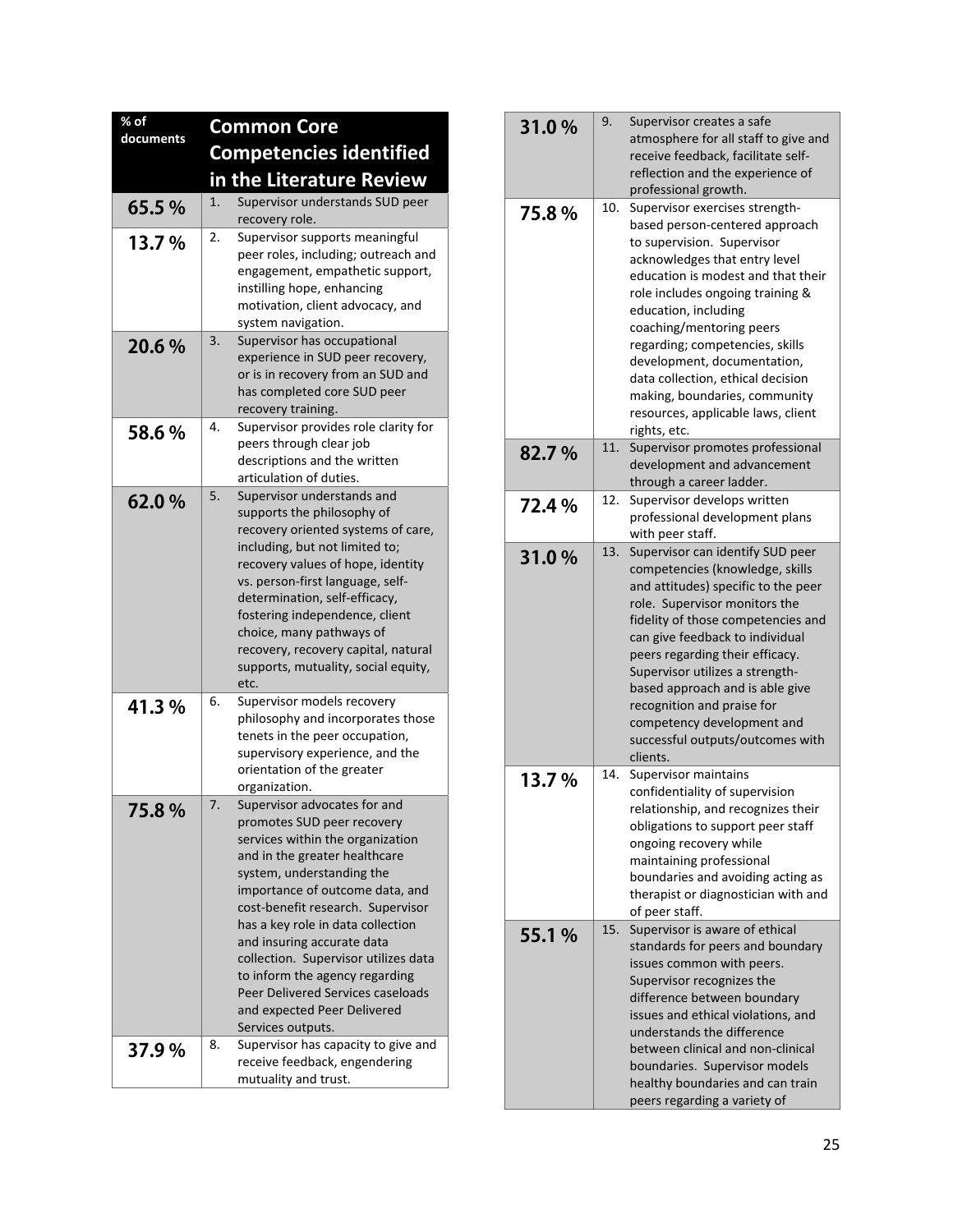|       |     | boundary issues through role                                             |
|-------|-----|--------------------------------------------------------------------------|
|       |     | playing and case examples.                                               |
| 17.2% | 16. | Supervisor recognizes that peers<br>are "in" but not "of" the system.    |
|       |     | Supervisor understands and                                               |
|       |     | accepts peer role as client                                              |
|       |     | advocate.                                                                |
| 41.3% | 17. | Supervision duties of                                                    |
|       |     | administrative and Peer Delivered                                        |
|       |     | Services supervision should ideally                                      |
|       |     | be separate. If they are not,                                            |
|       |     | supervisor must be able to                                               |
|       |     | separate administrative<br>supervision vs. Peer Delivered                |
|       |     | Services supervision, and can                                            |
|       |     | continuously provide Peer                                                |
|       |     | Delivered Services supervision,                                          |
|       |     | resisting the inclination and ethos                                      |
|       |     | of administrative compliance being                                       |
|       |     | the primary function of Peer                                             |
|       |     | Delivered Services supervision.                                          |
| 62.0% | 18. | Supervisor is accessible,                                                |
|       |     | maintaining regular supervision                                          |
|       |     | appointments and providing                                               |
|       |     | consistent availability for crisis                                       |
|       |     | support.                                                                 |
| 20.6% | 19. | Supervisor is knowledgeable                                              |
|       |     | regarding community resources                                            |
|       |     | and can provide that information                                         |
|       |     | to peer staff.                                                           |
| 13.7% | 20. | Supervisor assists peer staff in<br>understanding the greater            |
|       |     | behavioral health system and its                                         |
|       |     | relationship to healthcare, allied                                       |
|       |     | providers, courts, child welfare,                                        |
|       |     | and entitlement programs.                                                |
| 17.2% | 21. | Supervisor is aware of all relevant                                      |
|       |     | laws and can advise peers                                                |
|       |     | regarding the application of those                                       |
|       |     | laws (CFR 42 p.II, HIPAA,                                                |
|       |     | Mandatory Reporting, ADA, Civil                                          |
|       |     | Rights, Fair Housing, etc.).                                             |
| 41.3% | 22. | Supervisor facilitates the hiring                                        |
|       |     | process and includes existing peer                                       |
|       |     | staff in the hiring process.                                             |
| 24.1% | 23. | Supervisor affords opportunities<br>for participation, training, etc. to |
|       |     |                                                                          |
|       |     | all staff equally, including peer<br>staff.                              |
|       | 24. | Supervisor promotes self-care and                                        |
| 68.9% |     | peer wellbeing.                                                          |
|       | 25. | Supervisor has awareness of ADA,                                         |
| 31.0% |     | and providing reasonable                                                 |
|       |     | accommodations to peer staff.                                            |

#### *References: Systematic Review of the Literature*

- *1. Boyd, J. PhD CPRP, O'Brien‐Mazza, D., M.S. VA Psychology Leadership Conference, conference presentation, Frontiers in Peer Support Supervision (2014).*
- *2. BRSS‐TACS, Meeting Transcript, Supervision Strategies for Peer Recovery Support Providers, November 21, 2014, 12:00‐1:00pm ET (2014).*
- *3. Camp, D. ALWF, CPS, CCAR‐T, course syllabus, Supervising Peer Recovery Specialist.*
- *4. Chinman, M., PHD, conference presentation, Peer Specialist: Implementation, Evidence and Effective Supervision*
- *5. Community Care, Performance Standards Peer Recovery Support Services ‐ Certified Peer Specialist Services (2014).*
- *6. Daniels, A. S., Tunner, T. P., Powell, I., Fricks, L., Ashenden, P., Pillars of Peer Support – VI: Peer Specialist Supervision (2015).*
- *7. Deleware Certification Board, Certified Peer Support Specialitst Supervisor Endorsement, (2016).*
- *8. Denverdrugstrategy, Colorado, Implementing Peer Recovery Services Handbook adapted from: Implementing Peer Support Services in VHA*
- *9. Hendry, P., Hill, T., Rosenthal, H. Peer Services Toolkit: A Guide to Advancing and Implementing Peer‐run Behavioral Health Services. ACMHA: The College for Behavioral Health Leadership and Optum (2014).*
- *10. Idaho Certification Board, Peer Supervisor Requirements*
- *11. Lesesne, B., CCETT, Roberts, K. M. MPH, conference presentation, Code of Professional Conduct: Clarifying and Establishing Boundaries in SCDMH Peer delivered services.*
- *12. Magellan Health, Peer Support e‐course 4: Effective Supervision of Peer Specialists*
- *13. Martin, E., Razavi, M., Gage, J., Marotta, J. MetroPlus Substance Use Disorder Peer delivered services Survey (2016).*
- *14. Martin, E. Oregon Peer delivered services Business Best Practices Manual (2016).*
- *15. Massachusetts Department of Mental Health, Supervision Meeting the Needs of CPS's in a System in Flux*
- *16. Mental Health Coordinating Council, New South Wales, Workforce Development Pathway 8 – Supervision, Mentoring & Coaching*
- *17. National Association of State Mental Health Program Directors, Enhancing the Peer Provider Workforce: Recruitment, Supervision and Retention (2014)*
- *18. NJPRA November Conference Living the values of recovery in policies, programs, and practice, conference presentation, Practices in Peer Specialist Supervision and Employment (2010).*
- *19. Schwenk, E.B., Brusilovskiy, E., & Salzer, M.S. Results from a National Survey of Certified Peer Specialist Job Titles and Job Descriptions: Evidence of a Versatile Behavioral Health Workforce. The University of Pennsylvania Collaborative on Community Integration: Philadelphia, PA (2009).*
- *20. Sheff‐Eisenberg, A. Psy.D.,MFT, Walston, G., MA, MFT, San Fernando Valley Community Mental Health Center, Recovery Oriented Supervision in PSR Programs, A Summary of the Presentation at the Israel Psychiatric Rehabilitation Association (ISPRA) Conference (2011).*
- *21. State of Tennessee, Certified Peer Recovery Specialist Supervision Requirements*
- *22. Substance Abuse and Mental Health Services Administration, Center for Substance Abuse Treatment. Perspectives on the Evolution and Future of Peer Recovery Support Services. Rockville, MD (2012).*
- *23. Substance Abuse and Mental Health Services Administration, Center for Substance Abuse Treatment, TIP 52, Clinical Supervision and Professional Development of The Substance Abuse CounselorSwarbrick, M., Peer Wellness Coaching Supervisor Manual. Freehold, NJ: Collaborative Support Programs of New Jersey, Institute for Wellness and Recovery Initiatives (2010).*
- *24. Swarbrick, M., Peer Wellness Coaching Supervisor Manual. Freehold, NJ: Collaborative Support Programs of New Jersey, Institute for Wellness and Recovery Initiatives (2010).*
- *25. Tucker, S. J., Tiegreen, W., Toole, J., Banathy, J., Mulloy, D., & Swarbrick, M. Supervisor Guide: Peer Support Whole Health and Wellness Coach, Georgia Mental Health Consumer Network (2013)*
- *26. Veterens Administration, A Report on Peer Support Supervision in VA Mental Health Services Depression and Bipolar Support Alliance (DBSA)*
- *27. White, W., Illinois Department of Human Services Office of Alcoholism and Substance Abuse, The Delivery and Supervision of Outreach Services*
- *28. White, W. Peer‐based addiction recovery support: History, theory, practice, and scientific evaluation. Chicago, IL: Great Lakes Addiction Technology Transfer Center and Philadelphia Department of Behavioral Health and Mental Retardation Services (2009).*
- *29. White, W., Schwartz, J. & the Philadelphia Clinical Supervision Workgroup. The Role of Clinical Supervision in Recovery‐oriented Systems of Behavioral Healthcare. Philadelphia: Department of Behavioral Health and Mental Retardation Services (2007).*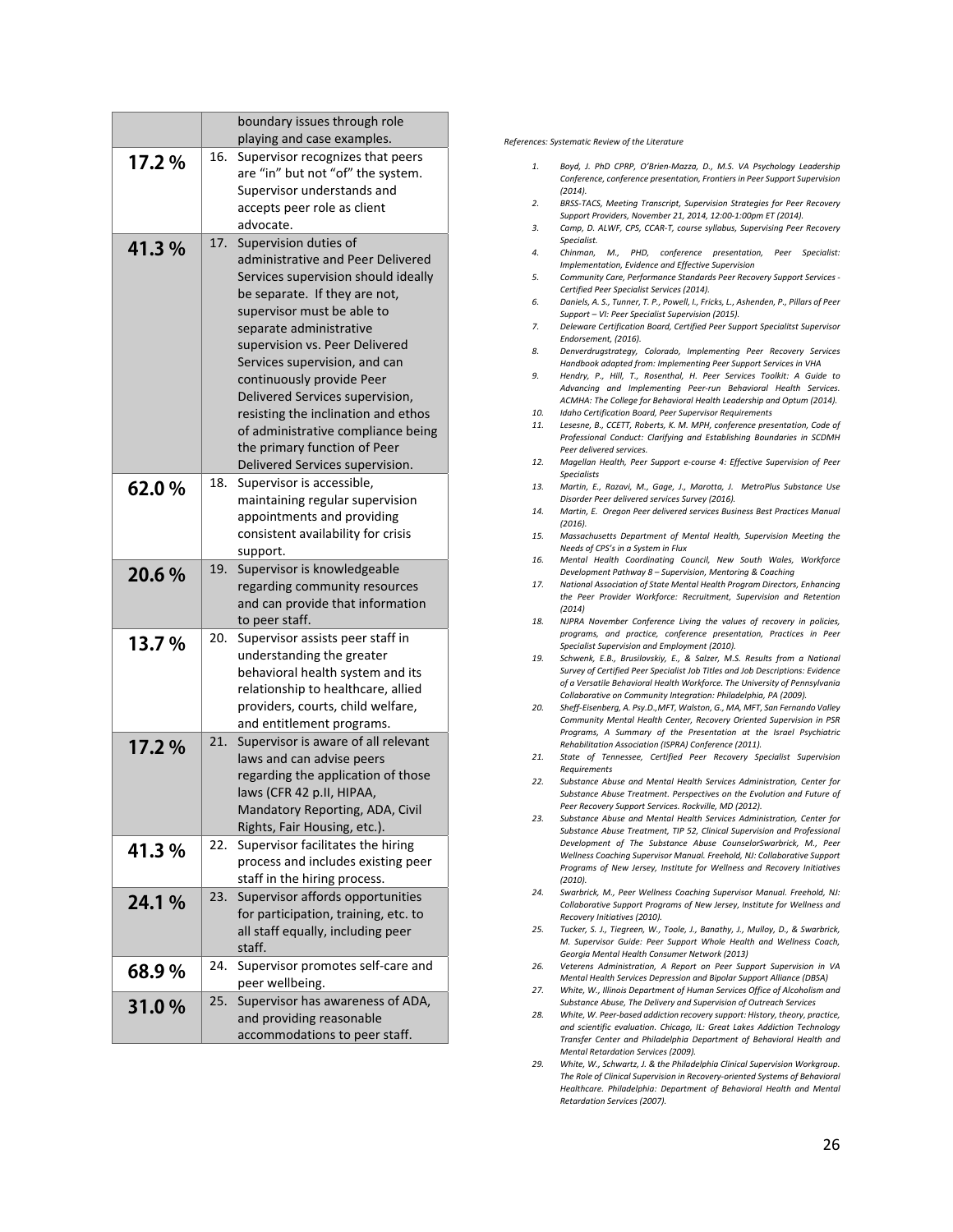## **Appendix 2**

## **Validation Survey of Peers and Peer Supervisors**

Eric Martin, MAC, CADC III, PRC, CPS, Anthony Jordan, MPA, CADC III, CRM, Michael Razavi, MPH, CADC I, PRC, CPS, & Van Burnham IV, B. Accy, CRM

> **Methodology**: Survey "competency statements" were authored by the DACUM subject matter expert group. Survey "competency statements" were designed with a Likert scale of four. Averages 1‐4 were calculated for ranking of supervision competencies. Results were then analyzed by the DACUM workgroup and assimilated into their occupational analysis.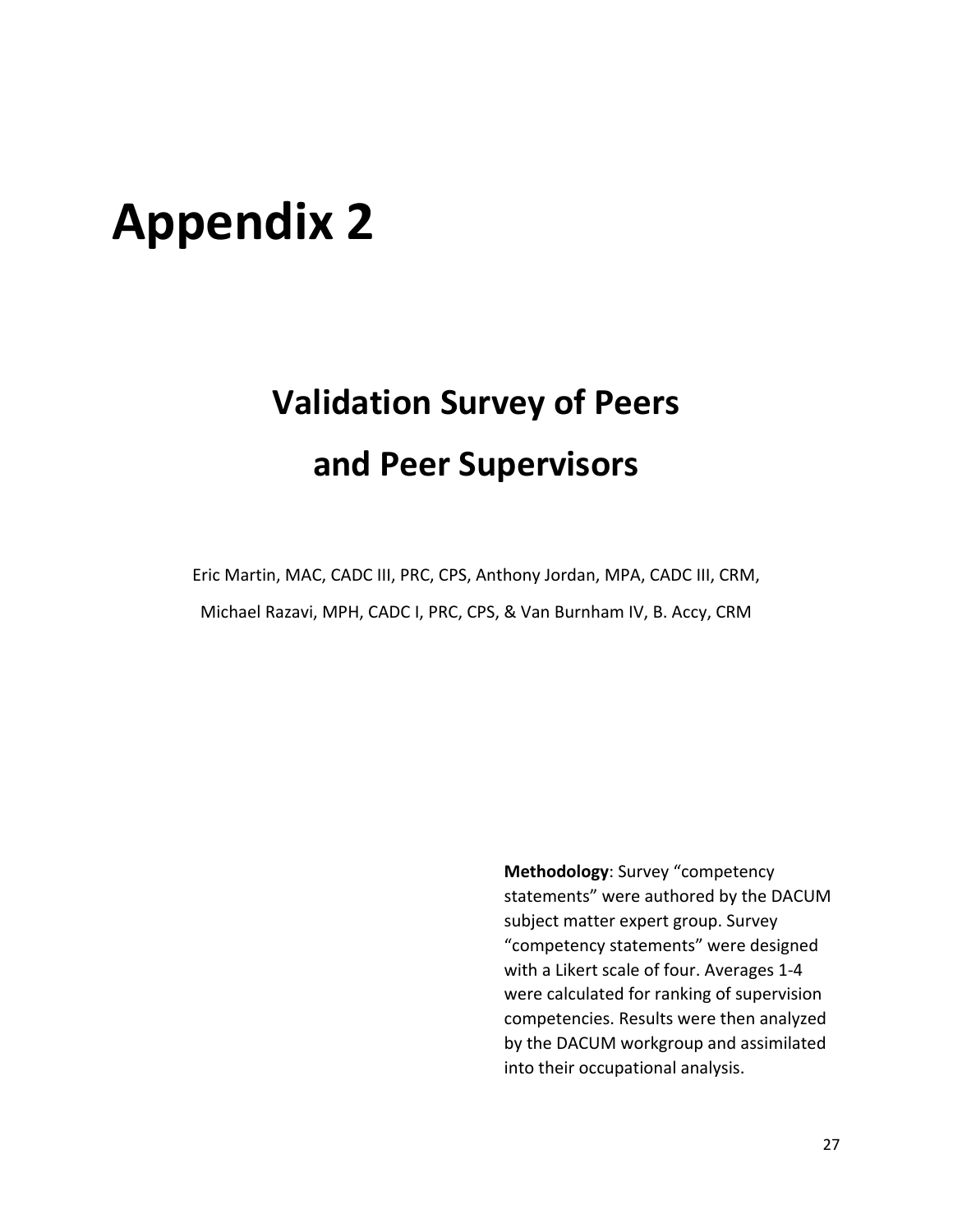## **Validation Survey**

**Introduction:** A 4-scale Likert Validation Survey ranging from "very important for supervisors to demonstrate or perform" to "not important for supervisors to perform this task," was statistically ranked by peers and supervisors. Mean, median, variance, confidence intervals, margins of error, and standard deviations were evaluated to refer unreliable "competency statements" to the DACUM workgroup for re‐ evaluation and editing. Eighteen participants responded to competency statements through a Turning Point Response system.

| <b>DACUM Draft Supervision</b>                         | <b>Mean</b> | <b>Median</b> | Variance | Confidence             | <b>MOE</b> | <b>Standard</b>  |
|--------------------------------------------------------|-------------|---------------|----------|------------------------|------------|------------------|
| <b>Competencies</b>                                    |             |               |          | <b>Interval</b><br>95% |            | <b>Deviation</b> |
| Competency 1 "Understands Peer Role": Supervisor       |             |               |          |                        |            |                  |
| fully comprehends the SUD peer recovery role &         | 1.000       | 1.000         | 0.000    | (CI95%)                | 0.0        | 0.000            |
| duties through core peer training, their lived         |             |               |          | $1 \pm 0$              |            |                  |
| recovery experience and<br>behavioral health           |             |               |          |                        |            |                  |
| occupational experience.                               |             |               |          |                        |            |                  |
| Competency 2 "Recovery Orientation": Supervisor        |             |               |          |                        |            |                  |
| understands and supports the philosophy of             | 1.120       | 1.000         | 0.100    | (CI95%)                | 0.15       | 0.320            |
| recovery oriented systems of care, including, but not  |             |               |          | $1.12 \pm 0.15$        |            |                  |
| limited to: hope, self-disclosure, mutuality, person-  |             |               |          |                        |            |                  |
| first language, self-determination, empowerment,       |             |               |          |                        |            |                  |
| pathways<br>recovery,<br>many<br>fostering<br>to       |             |               |          |                        |            |                  |
| independence, strength-based, and advocacy.            |             |               |          |                        |            |                  |
| Competency 3 "Models Principles of Recovery":          |             |               |          |                        |            |                  |
| Supervisor models recovery philosophy and              | 1.180       | 1.000         | 0.150    | (CI95%)                | 0.18       | 0.380            |
| incorporates those tenets in peer occupational role    |             |               |          | $1.18 \pm 0.18$        |            |                  |
| & duties, the supervisory experience, and the          |             |               |          |                        |            |                  |
| orientation of the greater organization.               |             |               |          |                        |            |                  |
| "Supports Meaningful<br>Roles":<br>Competency 4        |             |               |          |                        |            |                  |
| Supervisor supports meaningful peer roles,             | 1.000       | 1.000         | 0.000    | (CI95%)                | 0.0        | 0.000            |
| including; outreach and engagement, empathetic         |             |               |          | $1\pm 0$               |            |                  |
| support, instilling hope, enhancing motivation, client |             |               |          |                        |            |                  |
| advocacy, and system navigation. Peers are not used    |             |               |          |                        |            |                  |
| as "treatment aids," "gofers," or "junior case         |             |               |          |                        |            |                  |
| managers."                                             |             |               |          |                        |            |                  |
| Competency 5 "Recognizes the importance of             |             |               |          |                        |            |                  |
| Trauma, Social Equity & Disparity": Supervisor         | 1.240       | 1.000         | 0.180    | (CI95%)                | 0.2        | 0.420            |
| understands trauma-Informed care and social            |             |               |          | $1.24 \pm 0.2$         |            |                  |
| equity, incorporating that understanding into their    |             |               |          |                        |            |                  |
| supervision practices, peer programming and            |             |               |          |                        |            |                  |
| administration.                                        |             |               |          |                        |            |                  |
| Competency 6 "Ongoing Training": Supervisor            |             |               |          |                        |            |                  |
| acknowledges that entry level education is modest      | 1.00        | 1.000         | 0.000    | (CI95%)                | 0.0        | 0.000            |
| and that their role includes ongoing training &        |             |               |          | $1\pm 0$               |            |                  |
| education, including coaching/mentoring peers          |             |               |          |                        |            |                  |
| competencies, skills development,<br>regarding;        |             |               |          |                        |            |                  |
| documentation, data collection systems, ethical        |             |               |          |                        |            |                  |
| standards, professional boundaries, community          |             |               |          |                        |            |                  |
| resources, applicable laws, client rights, etc.        |             |               |          |                        |            |                  |
| Competency 7 "System Navigation": Supervisor           |             |               |          |                        |            |                  |
| assists peer staff in understanding the greater        | 1.280       | 1.000         | 0.200    | (CI95%)                | 0.21       | 0.450            |
| behavioral health system and its relationship to       |             |               |          | $1.28 \pm 0.21$        |            |                  |
| healthcare, allied providers, courts, child welfare,   |             |               |          |                        |            |                  |
| and entitlement programs. Supervisor assists peer      |             |               |          |                        |            |                  |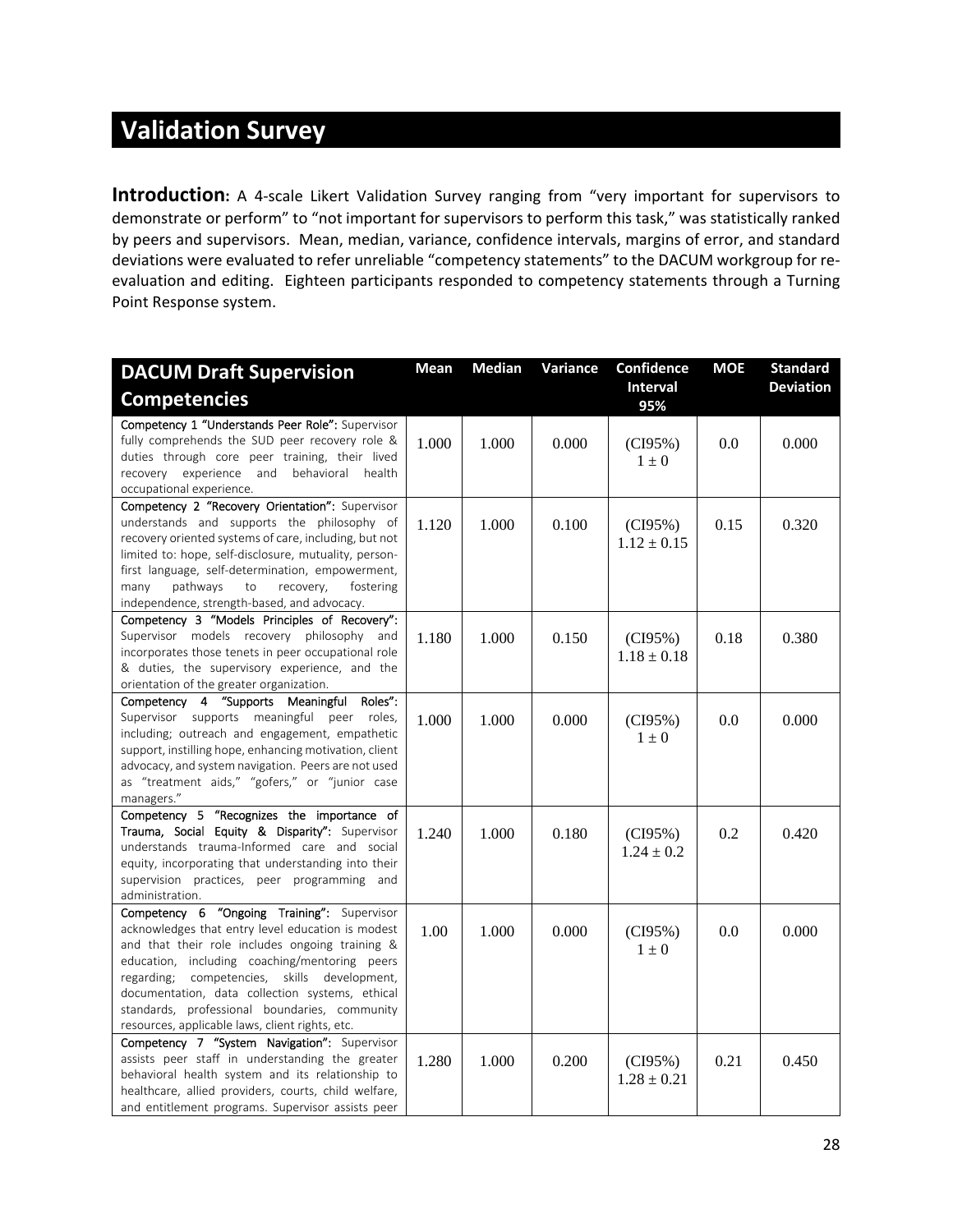| staff in understanding the etiquette and procedures                                                             |       |       |       |                 |      |       |
|-----------------------------------------------------------------------------------------------------------------|-------|-------|-------|-----------------|------|-------|
| in working with community partners (Courts, Child                                                               |       |       |       |                 |      |       |
| Welfare, TANF, WIC, SNAP, Probation/Parole,<br>Addiction Treatment, Psychiatric Institutions, etc.)             |       |       |       |                 |      |       |
| Competency 8 "Applicable Laws & Regulations":                                                                   |       |       |       |                 |      |       |
| Supervisor is aware of all relevant laws and can                                                                | 1.170 | 1.000 | 0.140 | (CI95%)         | 0.18 | 0.370 |
| advise peers regarding the application of those laws                                                            |       |       |       | $1.17 \pm 0.18$ |      |       |
| in their peer work (CFR 42 p.II, HIPAA, Mandatory                                                               |       |       |       |                 |      |       |
| Reporting, ADA, Civil Rights, Fair Housing, Medicaid                                                            |       |       |       |                 |      |       |
| Fraud, etc.).                                                                                                   |       |       |       |                 |      |       |
| Competency 9 "Community Resources": Supervisor is                                                               |       |       |       |                 |      |       |
| knowledgeable regarding community resources and                                                                 | 1.560 | 1.000 | 0.470 | (CI95%)         | 0.32 | 0.680 |
| can provide that information to peer staff.<br>Supervisor facilitates the sharing of community                  |       |       |       | $1.56 \pm 0.32$ |      |       |
| resources through organizational resource libraries,                                                            |       |       |       |                 |      |       |
| binders, databases, etc.                                                                                        |       |       |       |                 |      |       |
| Competency 10 "Role Clarity": Supervisor provides                                                               |       |       |       |                 |      |       |
| role clarity for peers through accurate job                                                                     | 1.280 | 1.000 | 0.200 | (CI95%)         | 0.21 | 0.450 |
| descriptions and the written articulation of duties.                                                            |       |       |       | $1.28 \pm 0.21$ |      |       |
| Competency 11 "Strength-based Person-centered                                                                   |       |       |       |                 |      |       |
| Supervision": Supervisor exercises strength-based                                                               | 1.060 | 1.000 | 0.060 | (CI95%)         | 0.11 | 0.240 |
| person-centered<br>approach<br>supervision.<br>to                                                               |       |       |       | $1.06 \pm 0.11$ |      |       |
| Supervisor has capacity to give and receive feedback,                                                           |       |       |       |                 |      |       |
| engendering mutuality and trust. Supervisor creates                                                             |       |       |       |                 |      |       |
| a safe atmosphere for all staff to give and receive<br>facilitate<br>self-reflection<br>feedback,<br>and<br>the |       |       |       |                 |      |       |
| experience of professional growth.                                                                              |       |       |       |                 |      |       |
| Competency 12 "Identify &<br>Evaluate<br>Peer                                                                   |       |       |       |                 |      |       |
| Competencies": Supervisor can identify SUD peer                                                                 | 1.310 | 1.000 | 0.210 | (CI95%)         | 0.22 | 0.460 |
| competencies (knowledge, skills and attitudes)                                                                  |       |       |       | $1.31 \pm 0.22$ |      |       |
| specific to the peer role (active listening,                                                                    |       |       |       |                 |      |       |
| motivational interviewing, etc.).<br>Supervisor                                                                 |       |       |       |                 |      |       |
| monitors the fidelity of those competencies and can                                                             |       |       |       |                 |      |       |
| give feedback to individual peers regarding their                                                               |       |       |       |                 |      |       |
| efficacy, and creating work plans as indicated.<br>Supervisor utilizes a strength-based approach and is         |       |       |       |                 |      |       |
| able give recognition and praise for competency                                                                 |       |       |       |                 |      |       |
| development and successful outputs/outcomes with                                                                |       |       |       |                 |      |       |
| clients.                                                                                                        |       |       |       |                 |      |       |
| "Confidentiality":<br>13<br>Competency<br>Supervisor                                                            |       |       |       |                 |      |       |
| maintains confidentiality of supervision relationship,                                                          | 1.130 | 1.000 | 0.110 | (CI95%)         | 0.16 | 0.330 |
| and recognizes their obligations to support peer staff                                                          |       |       |       | $1.13 \pm 0.16$ |      |       |
| in ongoing recovery while maintaining professional                                                              |       |       |       |                 |      |       |
| boundaries and avoiding acting as therapist or                                                                  |       |       |       |                 |      |       |
| diagnostician with and of peer staff. Supervisor<br>understands their obligation to monitor and                 |       |       |       |                 |      |       |
| facilitate "self-care" of peer staff vs. "the recovery"                                                         |       |       |       |                 |      |       |
| of peer staff.                                                                                                  |       |       |       |                 |      |       |
| Competency 14 "Ethics & Boundaries": Supervisor is                                                              |       |       |       |                 |      |       |
| aware of ethical standards for peers and boundary                                                               | 1.060 | 1.000 | 0.060 | (CI95%)         | 0.11 | 0.240 |
| issues common with peers. Supervisor recognizes                                                                 |       |       |       | $1.06 \pm 0.11$ |      |       |
| the difference between boundary issues and ethical                                                              |       |       |       |                 |      |       |
| violations, and understands the difference between                                                              |       |       |       |                 |      |       |
| clinical and non-clinical boundaries.<br>Supervisor<br>models healthy boundaries and can train peers            |       |       |       |                 |      |       |
| regarding a variety of boundary issues through role                                                             |       |       |       |                 |      |       |
| playing and case examples.                                                                                      |       |       |       |                 |      |       |
| Competency 15 "Quality Supervision": Supervisor                                                                 |       |       |       |                 |      |       |
| maintains the integrity of peer delivered services                                                              | 1.880 | 1.500 | 1.110 | (CI95%)         | 0.5  | 1.050 |
| Supervision. Supervision duties of administrative                                                               |       |       |       | $1.88 \pm 0.5$  |      |       |
| and peer delivered services supervision should                                                                  |       |       |       |                 |      |       |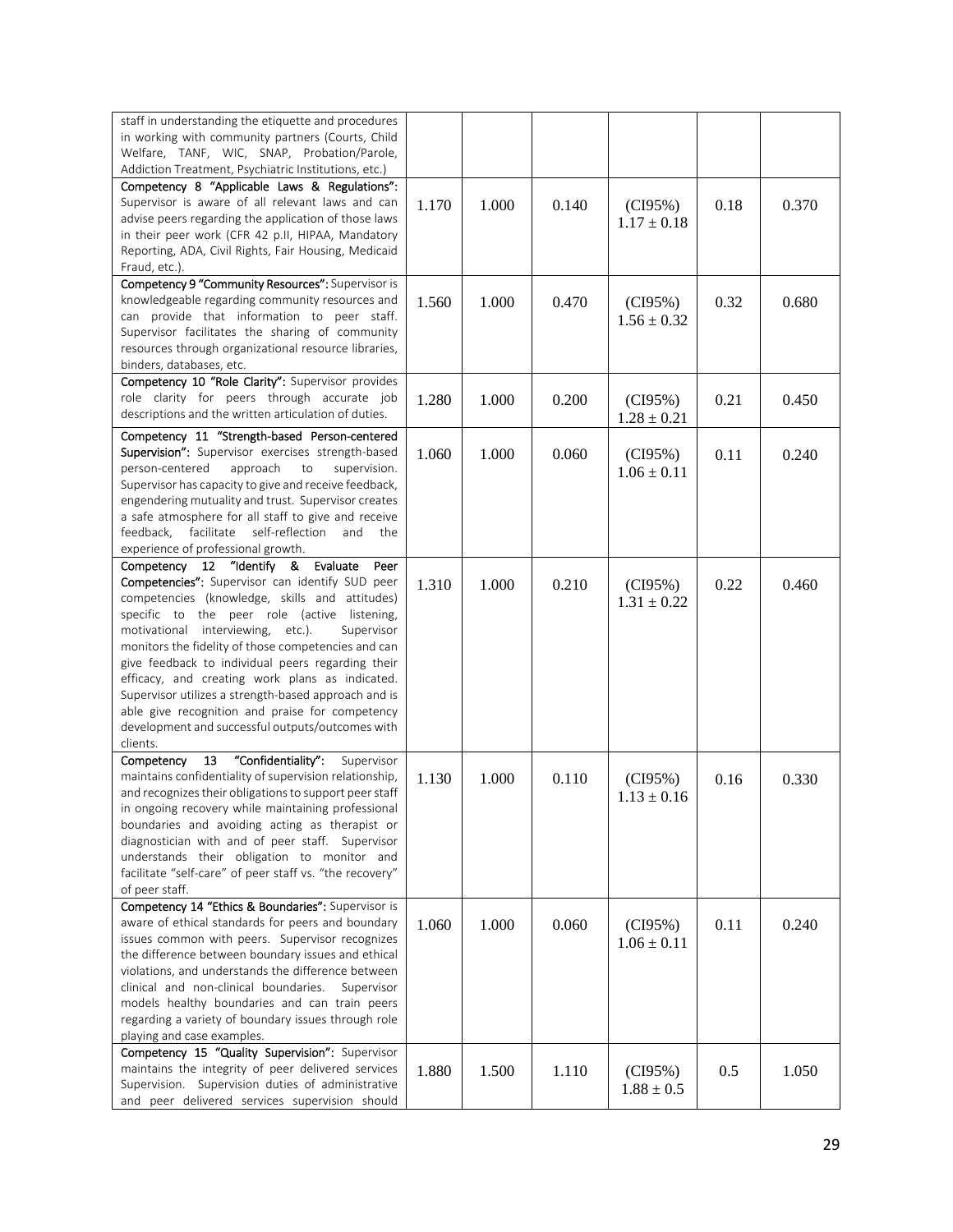| ideally be separate. If they are not, supervisor must     |       |       |       |                 |      |       |
|-----------------------------------------------------------|-------|-------|-------|-----------------|------|-------|
| be able to separate administrative supervision vs.        |       |       |       |                 |      |       |
| peer delivered services supervision, and can              |       |       |       |                 |      |       |
| continuously provide peer delivered services              |       |       |       |                 |      |       |
| supervision, resisting the inclination and ethos of       |       |       |       |                 |      |       |
| administrative compliance being the primary               |       |       |       |                 |      |       |
| function of peer delivered services supervision.          |       |       |       |                 |      |       |
| 16 "Accessibility": Supervisor is<br>Competency           |       |       |       |                 |      |       |
| accessible,<br>maintaining<br>regular<br>supervision      | 1.380 | 1.000 | 0.230 | (CI95%)         | 0.23 | 0.480 |
| appointments and providing consistent availability        |       |       |       | $1.38 \pm 0.23$ |      |       |
| for crisis support.                                       |       |       |       |                 |      |       |
|                                                           |       |       |       |                 |      |       |
| Competency 17 "Occupational Equity & Staff                |       |       |       |                 |      |       |
| <b>Development":</b> Supervisor affords opportunities for | 1.310 | 1.000 | 0.210 | (CI95%)         | 0.22 | 0.460 |
| participation, training, etc. to all staff equally,       |       |       |       | $1.31 \pm 0.22$ |      |       |
| including peer staff.<br>Supervisor promotes              |       |       |       |                 |      |       |
| professional development<br>and<br>advancement            |       |       |       |                 |      |       |
| through a career ladder.<br>Supervisor develops           |       |       |       |                 |      |       |
| written professional development plans with peer          |       |       |       |                 |      |       |
| staff.                                                    |       |       |       |                 |      |       |
| "Staff<br>Safety":<br>Competency<br>18<br>Supervisor      |       |       |       |                 |      |       |
| understands safety issues inherent in community-          |       |       |       |                 |      |       |
| based work, outreach, and in-home care. Supervisor        | 1.060 | 1.000 | 0.060 | (CI95%)         | 0.11 | 0.240 |
| considers reasonable precautions for staff safety         |       |       |       | $1.06 \pm 0.11$ |      |       |
|                                                           |       |       |       |                 |      |       |
| when working outside of the confines of an                |       |       |       |                 |      |       |
| institution or community recovery center.                 |       |       |       |                 |      |       |
| Competency 19 "Peer Delivered Services Advocacy":         |       |       |       |                 |      |       |
| Supervisor advocates for and promotes SUD peer            | 1.560 | 1.000 | 0.800 | (CI95%)         | 0.43 | 0.900 |
| recovery services within the organization and in the      |       |       |       | $1.56 \pm 0.43$ |      |       |
| greater healthcare system, understanding the              |       |       |       |                 |      |       |
| importance of outcome data, and cost-benefit              |       |       |       |                 |      |       |
| research. Supervisor has a key role in data collection    |       |       |       |                 |      |       |
| and insuring accurate data collection. Supervisor         |       |       |       |                 |      |       |
| utilizes data to inform the agency regarding peer         |       |       |       |                 |      |       |
| delivered services caseloads and expected peer            |       |       |       |                 |      |       |
| delivered services outputs. Supervisor understand         |       |       |       |                 |      |       |
| funding sources and their obligations to collect data     |       |       |       |                 |      |       |
| and work with varied funders.                             |       |       |       |                 |      |       |
| Competency 20 "Employment Practices": Supervisor          |       |       |       |                 |      |       |
| facilitates the hiring process and includes existing      | 1.170 | 1.000 | 0.140 | (CI95%)         | 0.18 | 0.370 |
| peer staff in the hiring process. Supervisor has          |       |       |       | $1.17 \pm 0.18$ |      |       |
| awareness of ADA, and providing reasonable                |       |       |       |                 |      |       |
| accommodations to peer staff. Supervisor is aware         |       |       |       |                 |      |       |
| of generally accepted HR practices and applicable         |       |       |       |                 |      |       |
| regarding compensation and benefits,<br>laws              |       |       |       |                 |      |       |
| grievances, employee rights, whistleblower policy,        |       |       |       |                 |      |       |
| etc., and mandatory trainings, such as Medicaid           |       |       |       |                 |      |       |
| Fraud Waste Abuse, Civil Rights, etc.                     |       |       |       |                 |      |       |

#### **Results**

Three competency statements presented the lowest reliability (#9, #15, #19). These competency statements presented standard deviations at .68+, C.I. values at 1.56+ +/‐ .32+ with margins of error at .32+, and variance scores of .47+. These three competencies were referred to the DACUM Workgroup for re‐evaluation and editing to increase clarity.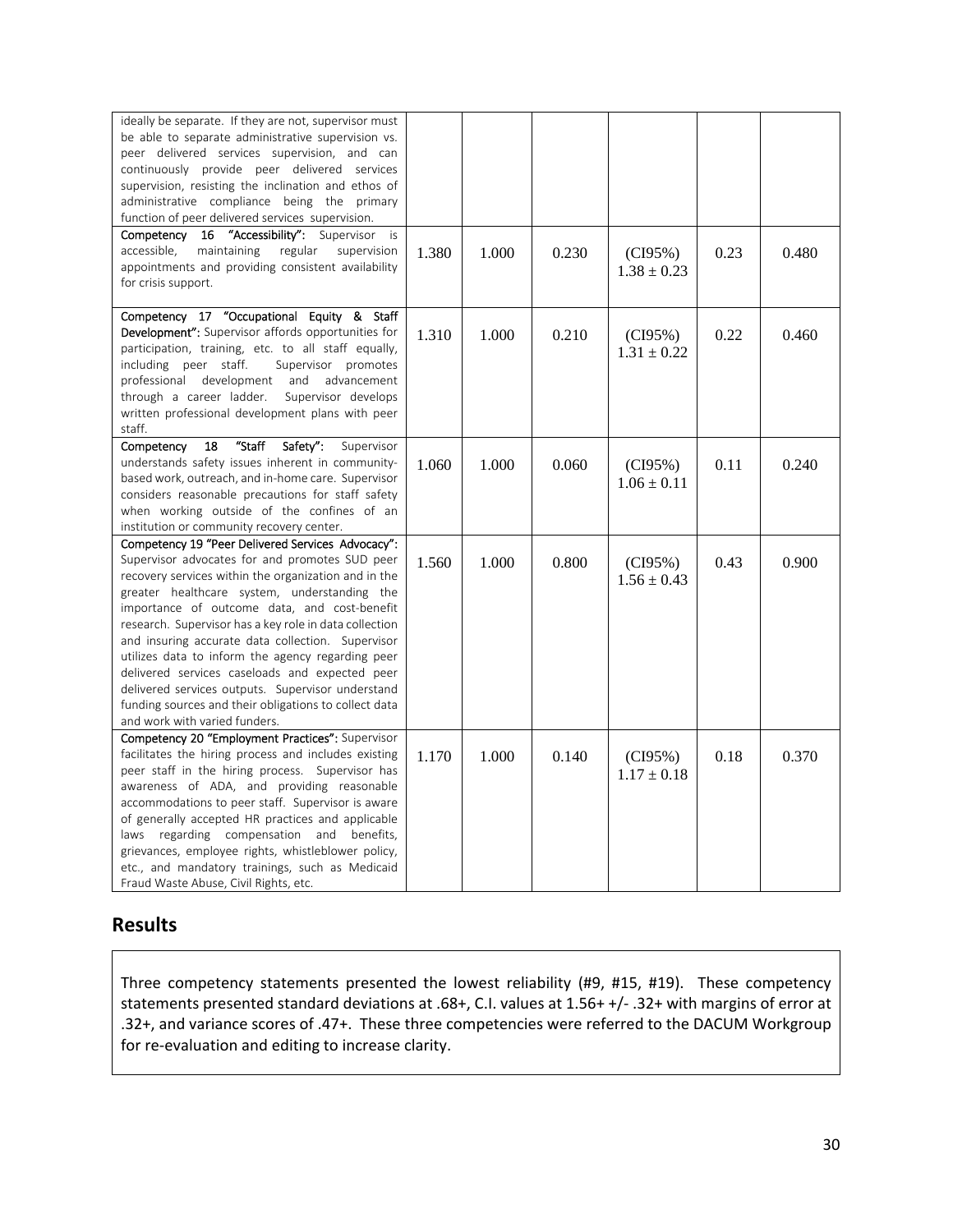## **Appendix 3**

## **Peer Employee Evaluation Form**

**SAMHSA Peer Core Competencies, BRSS TACS, 2015 IC&RC Peer Competencies & Domains, Job Analysis, 2013**

### **Condensed Competency Peer Employee Evaluation Form**

Eric Martin, MAC, CADC III, PRC, CPS, Anthony Jordan, MPA, CADC III, CRM,

Michael Razavi, MPH, CADC I, PRC, CPS, & Van Burnham IV, B.Accy, CRM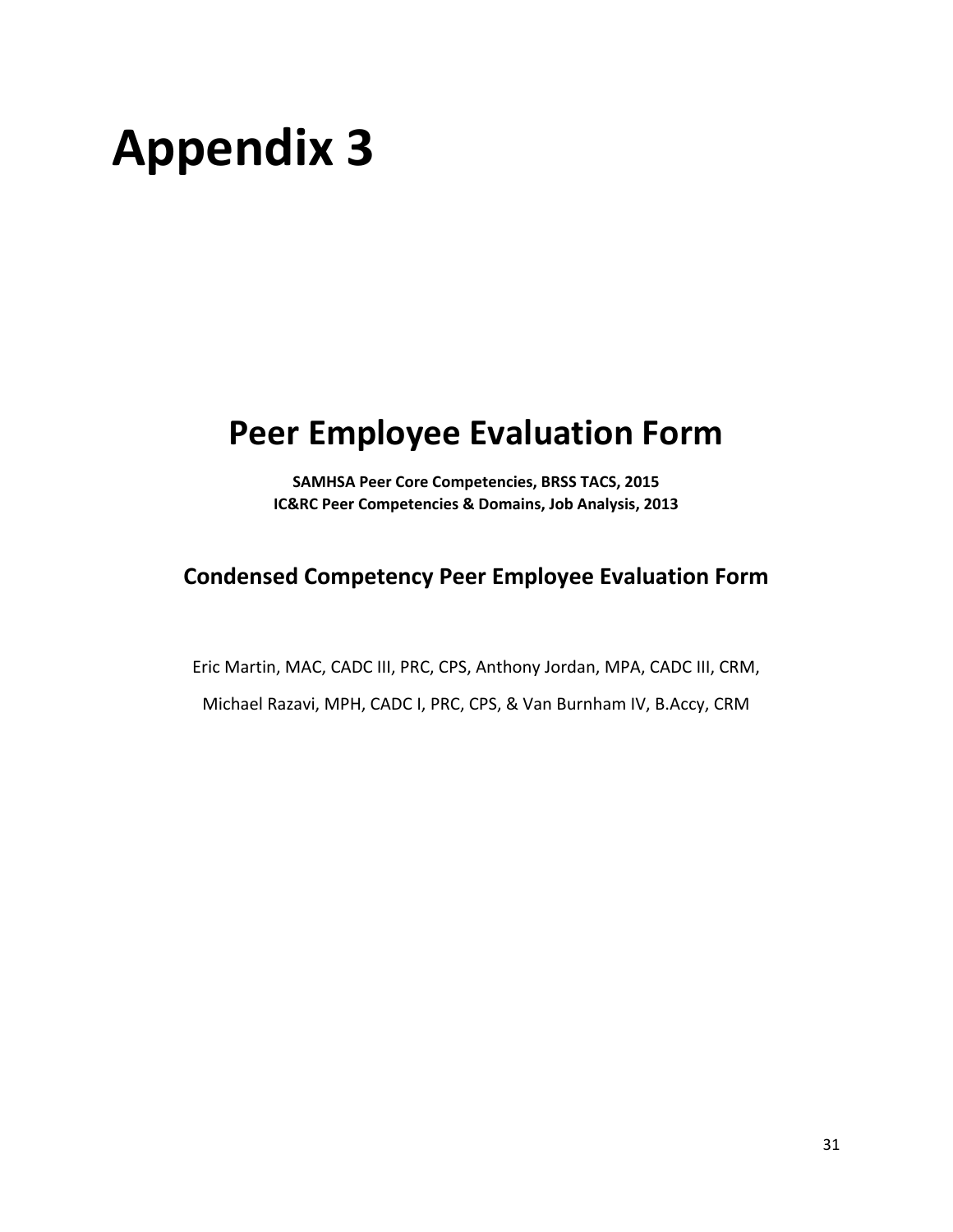## **Peer Employee Competency Evaluation Form**

| <b>Employee Name</b> | <b>Date</b> |
|----------------------|-------------|
|                      |             |
|                      |             |
|                      |             |

| better assist<br>coaching to<br>dients<br>Veed | Meets client<br>needs | Excels       | <b>Condensed SUD peer competencies adapted</b><br>from the SAMHSA and IC&RC competencies.                                                                                                                                                                                                 |
|------------------------------------------------|-----------------------|--------------|-------------------------------------------------------------------------------------------------------------------------------------------------------------------------------------------------------------------------------------------------------------------------------------------|
|                                                |                       |              | Peer staff initiates contact with clients across the continuum of recovery pre-<br>treatment, concurrent treatment, post-treatment. Initiates contact in varied settings<br>(community, home, recovery centers, courts, hospitals, treatment centers,<br>probation/parole offices, etc.). |
| $\vert \ \ \vert$                              | $\mathbf{I}$          |              | Peer staff demonstrates capacity to be non-judgmental and attentively listen, and<br>reflect accurate understanding of the client's experiences and feelings. Clarifies their<br>understanding of information when in doubt of the meaning.                                               |
| П                                              | $\vert \ \ \vert$     | $\Box$       | Peer staff demonstrates skills in motivational enhancement and understands the<br>stages of change, and demonstrates capacity to engage clients in "quit talk," give<br>affirmations, develop discrepancy, and honors client's self-efficacy, self-<br>determination, and client choice.  |
| $\Box$                                         |                       |              | Uses and models recovery oriented principles with clients: person first language,<br>multiple pathways, client choice, informed consent, self-determination, many<br>pathways, empowerment, self-advocacy, fostering independence, etc.                                                   |
| $\Box$                                         | $\mathsf{L}$          | $\mathsf{L}$ | Uses respectful, person-centered, recovery-oriented language in written and verbal<br>interactions with clients, family members, community members, and others.                                                                                                                           |
|                                                |                       |              | Validates and normalizes client recovery experiences.                                                                                                                                                                                                                                     |
|                                                |                       |              | Assists and supports clients to set goals and to dream of future possibilities.<br>Proposes strategies to help a peer accomplish tasks or goals. Provides concrete<br>assistance to help clients accomplish goals, and then celebrates client efforts and<br>accomplishments.             |
| $\vert \ \ \vert$                              |                       |              | Inspires hope through the sharing of recovery stories, recognizing when to share<br>experiences and when to listen.                                                                                                                                                                       |
| $\Box$                                         | $\mathbf{I}$          | $\Box$       | Describes personal recovery practices and helps clients discover recovery practices<br>that work for them. Peer is open to exploring many paths to recovery with their<br>clients.                                                                                                        |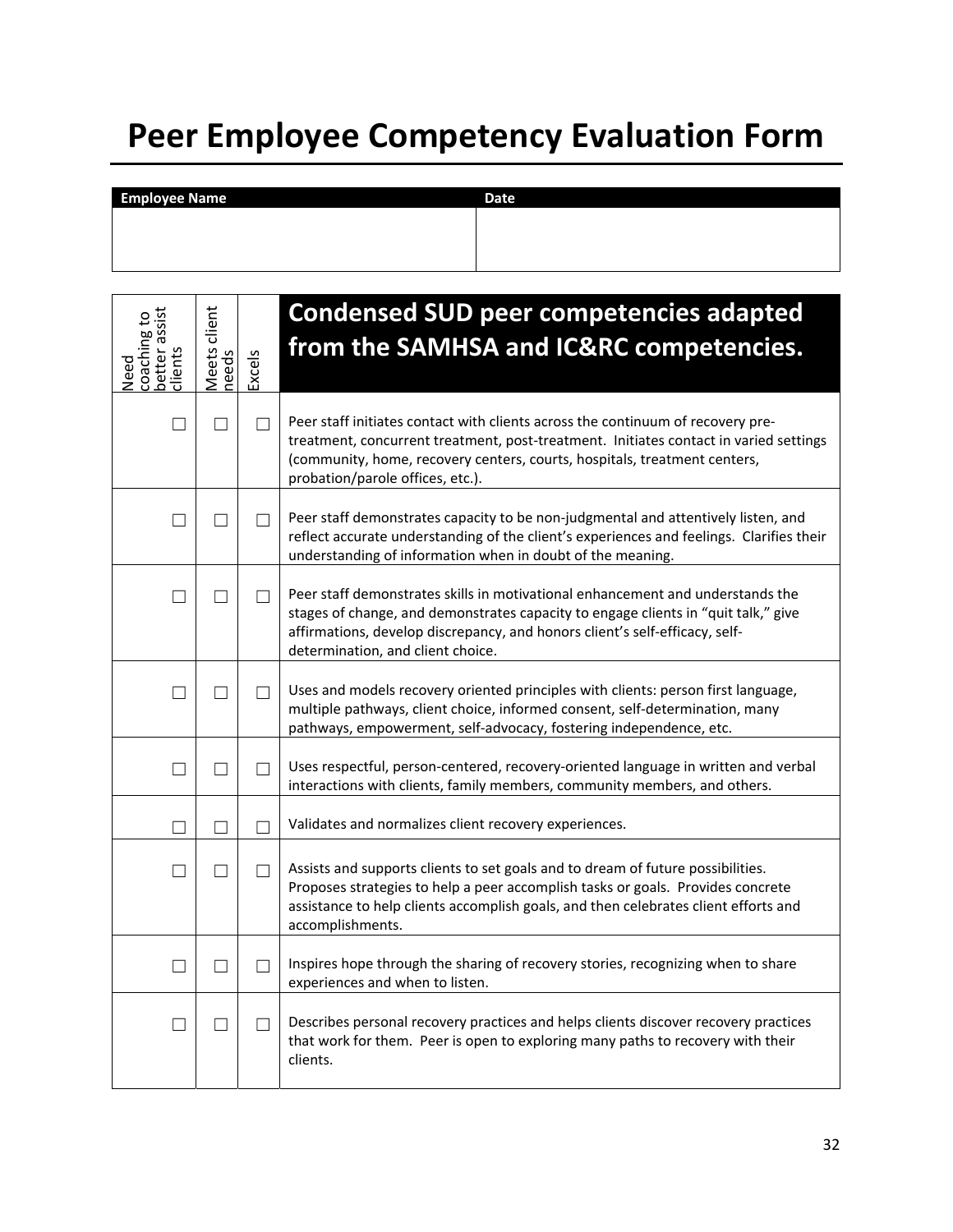| better assist<br>coaching to<br>clients<br>Need | Meets client<br>needs | Excels            | <b>Condensed SUD peer competencies adapted</b><br>from the SAMHSA and IC&RC competencies.                                                                                                                                                                                                |
|-------------------------------------------------|-----------------------|-------------------|------------------------------------------------------------------------------------------------------------------------------------------------------------------------------------------------------------------------------------------------------------------------------------------|
|                                                 |                       |                   | Appreciates and respects the cultural and spiritual beliefs and practices of clients and<br>their families, demonstrating an understanding of peer's own personal values and<br>culture and how these may contribute to biases, judgments and beliefs.                                   |
|                                                 |                       |                   | Recognizes and responds to the complexities and uniqueness of each peer's process<br>of recovery, tailoring services and supports to meet the preferences and unique<br>needs of peers and their families.                                                                               |
| ٠                                               |                       |                   | Helps clients to function as a member of their treatment/recovery support team.                                                                                                                                                                                                          |
| ×                                               |                       | $\vert \ \ \vert$ | Participates in maintaining up-to-date information about community resources and<br>services, assisting peers to find, investigate, select, and use needed and desired<br>resources and services.                                                                                        |
| $\mathcal{L}$                                   |                       | $\mathbf{L}$      | Accompanies peers to community activities and appointments when requested and<br>participates in community activities with peers when requested.                                                                                                                                         |
| $\perp$                                         |                       | $\Box$            | Assist clients in system navigation (traditional institutions of care, criminal justice,<br>child welfare, SNAP, TANF, WIC, etc.)                                                                                                                                                        |
| ×                                               |                       | $\vert \ \ \vert$ | Educates family members and other supportive individuals about recovery and<br>recovery supports. Coordinates efforts with clients' family members and other<br>natural supports.                                                                                                        |
|                                                 |                       |                   | Uses approaches, recommendations and linkages that match the preferences and<br>needs of clients.                                                                                                                                                                                        |
| ×                                               |                       |                   | Recognizes signs of distress and threats to safety among clients and in their<br>environments, provides reassurance to clients in distress.                                                                                                                                              |
|                                                 |                       | $\Box$            | Strives to create safe spaces when meeting with peers, acting to address distress or a<br>crisis by using knowledge of local resources, treatment, services and support<br>preferences of peers and assists peers in developing advance directives and other<br>crisis prevention tools. |
| ×                                               |                       |                   | Conveys client's point of view when working with colleagues.                                                                                                                                                                                                                             |
|                                                 |                       |                   | Documents information as required by program policies and procedures.                                                                                                                                                                                                                    |
| $\overline{\phantom{a}}$                        |                       |                   | Follows laws and rules concerning confidentiality and respects others' rights for<br>privacy. Can describe client rights, responsibilities, informed consent, and obligations<br>of mandatory reporting.                                                                                 |
|                                                 |                       |                   | Complies with agency specific policies regarding peer-client practices and boundaries,<br>social media rules, financial policies, smoking policies, etc.                                                                                                                                 |